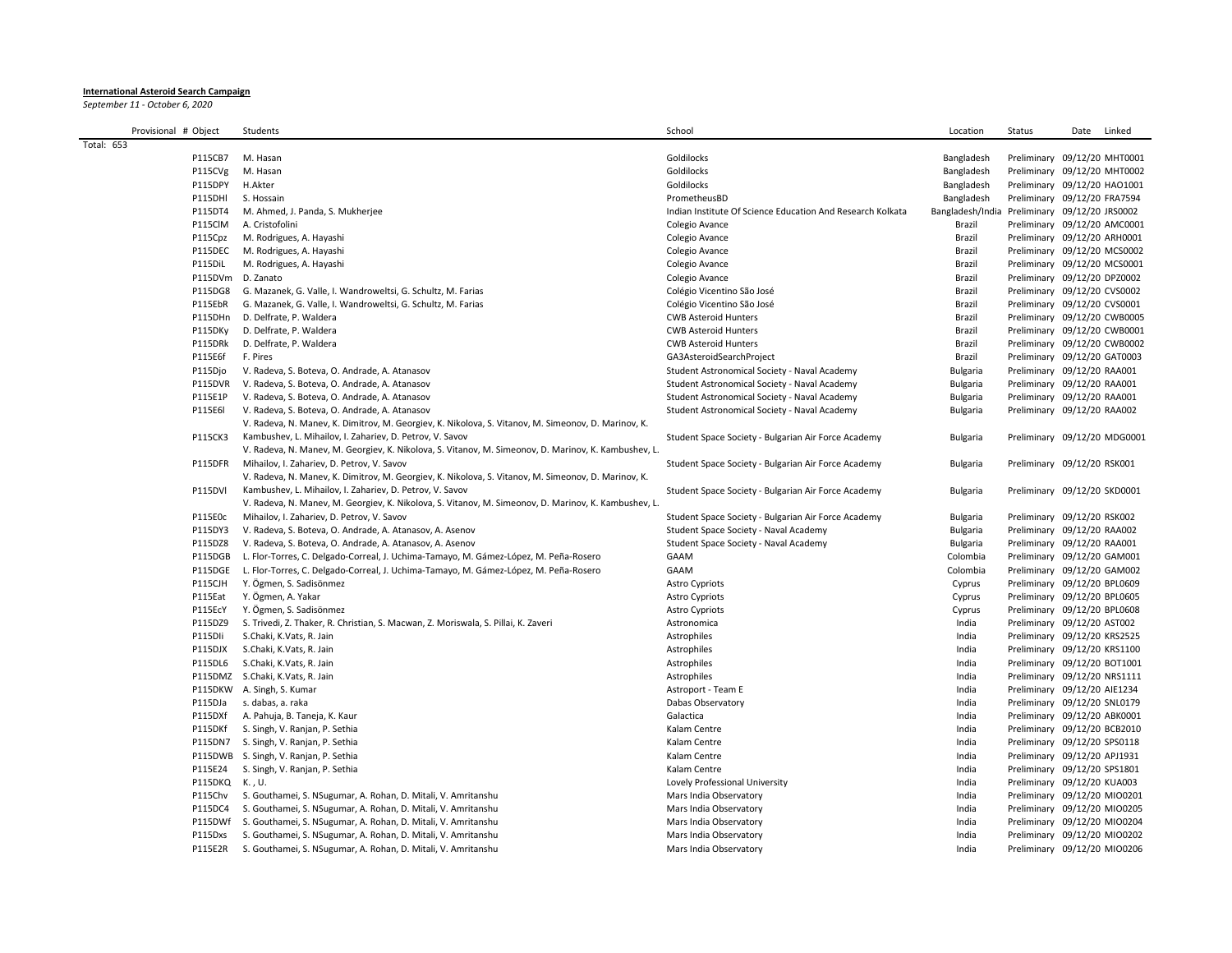P115E6c S. Gouthamei, S. NSugumar, A. Rohan, D. Mitali, V. Amritanshu Mars India Diservatory Mars India Observatory Communication and Mars India Preliminary 09/12/20 MIO0203 P115E6X P. Mahajani 20/12/20 MWC0004 Philkyway Citizens Milkyway Citizens Changes and the Changes of the Preliminary 09/12/20 MWC0004 P115E8r P. Mahaiani 2012/20 MWC0005 Nikway Citizens Milkyway Citizens Nikway Citizens Nikway Citizens Nikway Citizens Nikway Citizens Nikway Citizens Nikway Citizens Nikway Citizens Nikway Citizens Nikway Citizens Nikway C P115DJT Winfrey Nyx Duo India Preliminary 09/12/20 NYX1026 P115DUz Winfrey What are the state of the Nyx Duo Nyx Duo India Preliminary 09/12/20 NYX1023 P115E2w Winfrey **Example 2018** Nyx Duo Nyx Duo Nyx Duo India Preliminary 09/12/20 NYX1021 P115E4S Winfrey **Nyx Duo India Preliminary 09/12/20 NYX1025** Nyx Duo Nyx Duo India Preliminary 09/12/20 NYX1025 P115E3p Y. Patel, A. Soni **New York Contract A. Soni Relatively Quantum** Relatively Quantum India Preliminary 09/12/20 ASY2504 P115E9O Y. Patel. A. Soni **New York Contract Active** Material Preliminary Contract Preliminary 09/12/20 ASY2503 P115E9Y Y. Patel, A. Soni Sanch Company of Material Association and Relatively Quantum Company and the company of the company of the company of the company of the company of the company of the company of the company of the P115DGR J. Ghosh Rural Asteroid Hunters India Preliminary 09/12/20 JPA2011 P115Eah J. Ghosh Rural Asteroid Hunters India Preliminary 09/12/20 JPA2222 P115DNo H. Team Chandra India Preliminary 09/12/20 CHA0002 P115DVf V. Amritanshu, S. SumitKumar, B. Nikhil, M. Krish Samparov Chronic Comparishi India Preliminary 09/12/20 IND0093 P115E5h V. Amritanshu, S. SumitKumar, B. Nikhil, M. Krish Team Saptarishi India Preliminary 09/12/20 IND0091 P115E1K S. Singh, D. Vansadia, R. Sheoran, A. Shrivastava Shrivastava Team Spaceonova Team Spaceonova Team Spaceonova Team Spaceonova Team Spaceonova Team Spaceonova Team Spaceonova Team Spaceonova Team Spaceonova Team Spa P115Cuo S.Seyedhatami, M.Naderifard, M.Zarei, N.Ghasemi, S.Vahedi, V. Shahab American Preliminary and Afaghrahbar Azarbaijan Iran Preliminary 09/12/20 ARA0003 P115D3l S.Seyedhatami, M.Naderifard, M.Zarei, N.Ghasemi, S.Vahedi, V. Shahab American Preliminary and Afaghrahbar Azarbaijan Iran Preliminary 09/12/20 ARA0003 P115D4c S.Seyedhatami, M.Naderifard, M.Zarei, N.Ghasemi, S.Vahedi, V. Shahab Afaghrahbar Azarbaijan Iran Preliminary 09/12/20 ARA0002 P115Dak S.Seyedhatami, M.Naderifard, M.Zarei, N.Ghasemi, S.Vahedi, V. Shahab American Preliminary aarbaijan Preliminary 09/12/20 ARA0005 P115Dle S.Seyedhatami, M.Naderifard, M.Zarei, N.Ghasemi, S.Vahedi, V. Shahab American Preliminary and Afaghrahbar Azarbaijan Iran Preliminary 09/12/20 ARA0002 P115DJD S.Seyedhatami, M.Naderifard, M.Zarei, N.Ghasemi, S.Vahedi, V. Shahab American Preliminary and Afaghrahbar Azarbaijan Iran Preliminary 09/12/20 ARA0001 P115Dlm S.Seyedhatami, M.Naderifard, M.Zarei, N.Ghasemi, S.Vahedi, V. Shahab American Preliminary and Afaghrahbar Azarbaijan Iran Preliminary 09/12/20 ARA0001 P115Dne S.Seyedhatami, M.Naderifard, M.Zarei, N.Ghasemi, S.Vahedi, V. Shahab American Preliminary and Afaghrahbar Azarbaijan Iran Preliminary 09/12/20 ARA0001 P115Dnt S.Sevedhatami, M.Naderifard, M.Zarei, N.Ghasemi, S.Vahedi, V. Shahab American Preliminary and Afaghrahbar Azarbaijan Preliminary Preliminary 09/12/20 ARA0004 P115CmV M. Eslami 2012/20 MAIS001 MAIS001 Control and Tabatabaie High School Golestan Iran Preliminary 09/12/20 MAIS001 P115CTX S.Nazarieh **Allameh Tabatabaie High School Golestan** Iran Preliminary 09/12/20 SANA001 P115DOj A. Seraji, M. Dana, A. Shafieyan, J. Amani 
Allameh Tabatabaie High School Pasdaran Iran Iran Preliminary 09/12/20 ALEB002 P115D4i F. Zarpanah, Z. Dolati, H. Amanollahi, F. Zamani Kamoon Parvaresh Fekri Kerman Preliminary and Treliminary and Preliminary 09/12/20 KPF1598 P115CVc M. khosraviyan Maxweyn Maxweyn Chanoon Parvaresh Fekri Kerman 2 Iran Preliminary 09/12/20 KPF1387 P115DIw M. khosraviyan, S. Vahedi Namesia Kanoon Parvaresh Fekri Kerman 2 Iran Preliminary 09/12/20 KPF1213 P115DDP M. sharifzadeh, A. QaraeiKhezriPoor, E. QaraeiKhezriPoor, A. Romani **Kanoon Parvaresh Fekri Kerman 3** Iran Preliminary 09/12/20 KPF8284 P115DSL M. sharifzadeh, A. QaraeiKhezriPoor, E. QaraeiKhezriPoor, A. Romani **Natala Amerikan Amerikan Amerikan Amerikan** Kanoon Parvaresh Fekri Kerman 3 Iran Preliminary 09/12/20 KPF8890 P115DFn A. Shahdadi, M. Askarzade, M. Kamkar Nowarth Noavaran Noium Karmania Noavaran Nojum Karmania Noavaran Nojum Karmania Noavaran Noium Karmania Noavaran Noium Karmania Noavaran Noium Karmania Nobel and Preliminary 09/ P115DNJ A. Shahdadi, M. Askarzade, M. Kamkar Namar Nobel and Demokrata Nogum Karmania Nojum Karmania Nobel and Manus Armania Preliminary 09/12/20 NNK1159 P115E5O M. Alizadeh, A. Jahani, B. Khalaj **Preliminary 09/12/20 PAB0002** Pleiades Pleiades **Pleiades** Preliminary 09/12/20 PAB0002 P115DFb P. Hyseni, H. Griffin Imaging Infinity Kosovo/USA Preliminary 09/12/20 AOK0003 P115DNH P. Hyseni, H. Griffin **Imaging Infinity** Imaging Infinity The Most of the Cosovo/USA Preliminary 09/12/20 AOK0001 P115E2l P. Hyseni, H. Griffin **Imaging Infinity** Imaging Infinity The Maging Infinity Cosovo/USA Preliminary 09/12/20 AOK0004 P115DPG D. Machichi, S. Aceves, R. Aparicio entropressional control de control de Glaretum Mexico Preliminary 09/12/20 GLA0003 P115DSD D. Machichi, S. Aceves, R. Aparicio entropression and the second of the Glaretum Mexico Preliminary 09/12/20 GLA0002 P115CBD A. Dimas IES Cabo Blanco Spain Preliminary 09/12/20 CAB0002 P115CCp A. Dimas New Spain Preliminary 09/12/20 CAB0005 (Particle and Spain Preliminary 09/12/20 CAB0005 erang Palace and The Cabo Blanco and the Cabo Blanco of the Scale Spain Spain Preliminary 09/12/20 CAB0011 Preliminary 09/12/20 CAB0011<br>Preliminary 09/12/20 CAB0006 Preliminary 09/12/20 CAB0006 Preliminary 09/12/20 CAB0006 P115Cxj A. Dimas **IES Cabo Blanco IES Cabo Blanco IES Cabo Blanco** Spain Preliminary 09/12/20 CAB0006 P115Do7 A. Dimas external contract to the state of the SC and the SC and the SC and the SC and the SC and the SC and the SC and the SC and the SC and the SC and the SC and the SC and the SC and the SC and the SC and the SC P115Drz A. Dimas IES Cabo Blanco Spain Preliminary 09/12/20 CAB0009 P115DsG A. Dimas **IES Cabo Blanco IES Cabo Blanco IES Cabo Blanco** Spain Preliminary 09/12/20 CAB0010 P115DWN A. Dimas **IES Cabo Blanco IES Cabo Blanco IES Cabo Blanco** Spain Preliminary 09/12/20 CAB0007 P115E7n A. Dimas Paraminary 09/12/20 CAB0008<br>P115E7K T.D.Senarath.S.V.P.Dasunoriva. H.G.I.Dilneth.S.M.Wijesekara. P.Amaranavaka RCAS Team A RCAS - Team A CAS Team A P115E7K T.D.Senarath, S.V.P.Dasunpriya, H.G.J.Dilneth, S.M.Wijesekara, P.Amaranayaka RCAS - Team A Sri Lanka Ream A Sri Lanka Preliminary 09/12/20 RCA0011 P115EcW T.D.Senarath, S.V.P.Dasunpriya, H.G.J.Dilneth, S.M.Wijesekara, P.Amaranayaka RCAS - Team A RCAS - Team A Sri Lanka Preliminary 09/12/20 RCA0002 P115E4O K. Vidyananda, A. Jayawardana, R. Hettiwatte, S. Wickramasinghe Ream B Sanda Basic RCAS - Team B Sri Lamburation Communication of the Sri Lanka Preliminary 09/12/20 RCB0002<br>Path Sand Sri Lanka Preliminary 09/12/20 P115CSj W.Silva, R.Weerasekara, S.Nimtharu, A. Senyuru Ram Sri Lanka Preliminary 09/12/20 RCD0046 P115DID T. Neranjana, U. Sakuntha, C. Viduranga Scorpion Scorpion Scorpion Scorpion Scorpion Sri Lanka Preliminary 09/12/20 SCP0005 P115EbJ T. Neranjana, U. Sakuntha, C. Viduranga Scorpion Scorpion Scorpion Scorpion Scorpion Sri Lanka Preliminary 09/12/20 SCP0002 P115DFN K.S.Kaveendya, B.V.A.Chathuranga, P.K.P.P.Thilakarathna, M.K.R.Chathuranga, T.Thilukkshan Team Helix Sri Lanka Sri Lanka Preliminary 09/12/20 HEL2004 P115DGX K.S.Kaveendya, B.V.A.Chathuranga, P.K.P.P.Thilakarathna, M.K.R.Chathuranga, T.Thilukkshan Team Helix Sri Lanka Sri Lanka Preliminary 09/12/20 HEL2002 P115DO7 K.S.Kaveendya, B.V.A.Chathuranga, P.K.P.P.Thilakarathna, M.K.R.Chathuranga, T.Thilukkshan Team Helix Sri Lanka Preliminary 09/12/20 HEL2003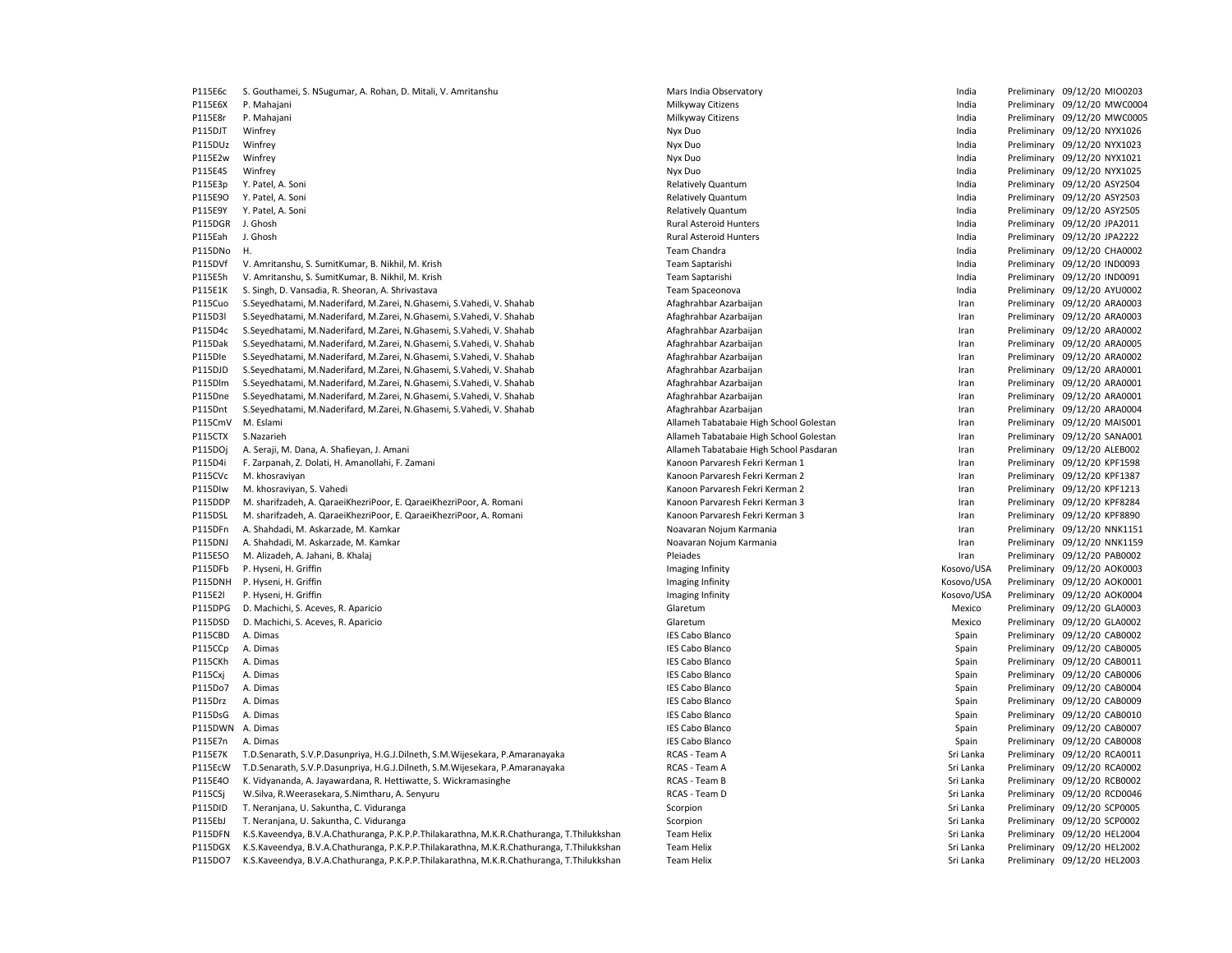| P115DES | A.A.M.Deshappriya                                                                                                                                                              | <b>Team Osiris</b>                                         | Sri Lanka       | Preliminary 09/12/20 OSR0008                  |
|---------|--------------------------------------------------------------------------------------------------------------------------------------------------------------------------------|------------------------------------------------------------|-----------------|-----------------------------------------------|
| P115DFF | A.A.M.Deshappriya                                                                                                                                                              | <b>Team Osiris</b>                                         | Sri Lanka       | Preliminary 09/12/20 OSR0004                  |
| P115DR8 | A.A.M.Deshappriya                                                                                                                                                              | <b>Team Osiris</b>                                         | Sri Lanka       | Preliminary 09/12/20 OSR0007                  |
| P115Ebm | S. Kocer, E. Kocer, M. Kocer                                                                                                                                                   | <b>KOCER</b>                                               | Turkey          | Preliminary 09/12/20 MES0061                  |
| P115DBG | V. Grossi, B. Young, M. Hotka                                                                                                                                                  | Route 66 Rocks                                             | <b>USA</b>      | Preliminary 09/12/20 MAH660                   |
| P115DDZ | V. Grossi, B. Young, M. Hotka                                                                                                                                                  | Route 66 Rocks                                             | <b>USA</b>      | Preliminary 09/12/20 MAH662                   |
| P115DEu | V. Grossi, B. Young, M. Hotka                                                                                                                                                  | Route 66 Rocks                                             | <b>USA</b>      | Preliminary 09/12/20 BY916F                   |
| P115DWu | V. Grossi, B. Young, M. Hotka                                                                                                                                                  | Route 66 Rocks                                             | <b>USA</b>      | Preliminary 09/12/20 BY915A                   |
| P115E5p | V. Grossi, B. Young, M. Hotka                                                                                                                                                  | Route 66 Rocks                                             | <b>USA</b>      | Preliminary 09/12/20 RS9926S                  |
| P115E8b | V. Grossi, B. Young, M. Hotka                                                                                                                                                  | Route 66 Rocks                                             | <b>USA</b>      | Preliminary 09/12/20 BY916B                   |
| P115E2z | D. Crowson, J. Philpot                                                                                                                                                         | Space Rock Hounds                                          | <b>USA</b>      | Preliminary 09/12/20 SRH0492                  |
|         |                                                                                                                                                                                |                                                            |                 |                                               |
| P115R5d | A. Sulaiman, E. Ovi                                                                                                                                                            | Goldilocks                                                 | Bangladesh      | Preliminary 09/13/20 EUO5016                  |
| P115Rc2 | H.Akter, F.                                                                                                                                                                    | Goldilocks                                                 | Bangladesh      | Preliminary 09/13/20 HAO4541                  |
| P115Rcn | H.Akter, F.                                                                                                                                                                    | Goldilocks                                                 | Bangladesh      | Preliminary 09/13/20 HAO4545                  |
| P115RgP | M. Hasan                                                                                                                                                                       | Goldilocks                                                 | Bangladesh      | Preliminary 09/13/20 MHT0004                  |
| P115Rhd | M. Hasan                                                                                                                                                                       | Goldilocks                                                 | Bangladesh      | Preliminary 09/13/20 MHT0003                  |
| P115RmX | H.Akter, F.                                                                                                                                                                    | Goldilocks                                                 | Bangladesh      | Preliminary 09/13/20 HAO4542                  |
| P115Qf5 | S. Hossain                                                                                                                                                                     | PrometheusBD                                               | Bangladesh      | Preliminary 09/13/20 PBD9874                  |
| P115QFD | S. Hossain                                                                                                                                                                     | PrometheusBD                                               | Bangladesh      | Preliminary 09/13/20 PBD2935                  |
| P115Qgr | S. Hossain                                                                                                                                                                     | PrometheusBD                                               | Bangladesh      | Preliminary 09/13/20 SAW2846                  |
| P115ReM | S. Hossain                                                                                                                                                                     | PrometheusBD                                               | Bangladesh      | Preliminary 09/13/20 PBD8342                  |
| P115RmE | S. Hossain                                                                                                                                                                     | PrometheusBD                                               | Bangladesh      | Preliminary 09/13/20 SAW1574                  |
| P115Rr9 | S. Hossain                                                                                                                                                                     | PrometheusBD                                               | Bangladesh      | Preliminary 09/13/20 PBD9812                  |
| P115RwK | S. Hossain                                                                                                                                                                     | PrometheusBD                                               | Bangladesh      | Preliminary 09/13/20 PBD1959                  |
| P115S5V | M. Ahmed, J. Panda, S. Mukherjee                                                                                                                                               | Indian Institute Of Science Education And Research Kolkata |                 | Bangladesh/India Preliminary 09/13/20 JRS0031 |
| P115ScE | M. Ahmed, J. Panda, S. Mukherjee                                                                                                                                               | Indian Institute Of Science Education And Research Kolkata |                 | Bangladesh/India Preliminary 09/13/20 JRS0032 |
| P1150yU | M. Rodrigues, A. Hayashi                                                                                                                                                       | Colegio Avance                                             | Brazil          | Preliminary 09/13/20 ARH0001                  |
| P115P2k | M. Rodrigues, A. Hayashi                                                                                                                                                       | Colegio Avance                                             | Brazil          | Preliminary 09/13/20 MCS0002                  |
| P115Q6p | M. Rodrigues, A. Hayashi                                                                                                                                                       | Colegio Avance                                             | Brazil          | Preliminary 09/13/20 MCS0001                  |
| P115QJ7 | M. Rodrigues, A. Hayashi                                                                                                                                                       | Colegio Avance                                             | Brazil          | Preliminary 09/13/20 ARH0002                  |
| P115Qvz | C. Ruas                                                                                                                                                                        | Colegio Avance                                             | Brazil          | Preliminary 09/13/20 CCR0001                  |
| P115R5M | M. Rodrigues, A. Hayashi                                                                                                                                                       | Colegio Avance                                             | Brazil          | Preliminary 09/13/20 MCS0003                  |
| P1150ln | G. Mazanek, G. Valle, G. Schultz, M. Farias, I. Wandrowelsti                                                                                                                   | Colégio Vicentino São José                                 | Brazil          | Preliminary 09/13/20 CVS0453                  |
| P115QTz | G. Mazanek, G. Valle, G. Schultz, M. Farias, I. Wandrowelsti, N. Andrade                                                                                                       | Colégio Vicentino São José                                 | Brazil          | Preliminary 09/13/20 CVS0449                  |
| P115RC7 | G. Mazanek, G. Valle, G. Schultz, M. Farias, I. Wandrowelsti, N. Andrade                                                                                                       | Colégio Vicentino São José                                 | Brazil          | Preliminary 09/13/20 CVS0450                  |
| P115RoD | G. Mazanek, G. Valle, G. Schultz, M. Farias, I. Wandrowelsti                                                                                                                   | Colégio Vicentino São José                                 | Brazil          | Preliminary 09/13/20 CVS0456                  |
| P115Q9m | D. Delfrate, P. Waldera                                                                                                                                                        | <b>CWB Asteroid Hunters</b>                                | Brazil          | Preliminary 09/13/20 CWB0085                  |
| P115Rqg | D. Delfrate, P. Waldera                                                                                                                                                        | <b>CWB Asteroid Hunters</b>                                | Brazil          | Preliminary 09/13/20 CWB0075                  |
| P115018 | F. Pires                                                                                                                                                                       | GA3AsteroidSearchProject                                   | Brazil          | Preliminary 09/13/20 GAT0012                  |
| P115RkN | F. Pires                                                                                                                                                                       | GA3AsteroidSearchProject                                   | Brazil          | Preliminary 09/13/20 GAT0007                  |
| P115Rln | F. Pires                                                                                                                                                                       | GA3AsteroidSearchProject                                   | Brazil          | Preliminary 09/13/20 GAT0008                  |
| P115RtQ | F. Pires                                                                                                                                                                       | GA3AsteroidSearchProject                                   | Brazil          | Preliminary 09/13/20 GAT0010                  |
| P115RxJ | F. Pires                                                                                                                                                                       | GA3AsteroidSearchProject                                   | Brazil          | Preliminary 09/13/20 GAT0011                  |
| P115Usi | F. Pires                                                                                                                                                                       | GA3AsteroidSearchProject                                   | Brazil          | Preliminary 09/13/20 GAT0013                  |
| P115QBM | V. Radeva, S. Boteva, O. Andrade, A. Atanasov                                                                                                                                  | Student Astronomical Society - Naval Academy               | <b>Bulgaria</b> | Preliminary 09/13/20 RBAA001                  |
| P115R5F | V. Radeva, S. Boteva, O. Andrade, A. Atanasov                                                                                                                                  | Student Astronomical Society - Naval Academy               | <b>Bulgaria</b> | Preliminary 09/13/20 RBAA002                  |
| P115Rmg | V. Radeva, S. Boteva, O. Andrade, A. Atanasov                                                                                                                                  | Student Astronomical Society - Naval Academy               | <b>Bulgaria</b> | Preliminary 09/13/20 RBAA003                  |
| P115RnC | V. Radeva, S. Boteva, O. Andrade, A. Atanasov                                                                                                                                  | Student Astronomical Society - Naval Academy               | <b>Bulgaria</b> | Preliminary 09/13/20 RBAA001                  |
|         |                                                                                                                                                                                |                                                            |                 |                                               |
|         | V. Radeva, N. Manev, M. Georgiev, M. Simeonov, D. Marinov, K. Kambushev, L. Mihailov, I. Zahariev, D.<br>Petrov, V. Savov, Y. Dimitrov, A. Nedyalkov, M. Yordanov, K. Dimitrov |                                                            |                 |                                               |
| P1150m3 |                                                                                                                                                                                | Student Space Society - Bulgarian Air Force Academy        | <b>Bulgaria</b> | Preliminary 09/13/20 RM0001                   |
|         | V. Radeva, N. Manev, M. Georgiev, M. Simeonov, D. Marinov, K. Kambushev, L. Mihailov, I. Zahariev, D.                                                                          |                                                            |                 |                                               |
| P115PXd | Petrov, V. Savov, Y. Dimitrov, A. Nedyalkov, M. Yordanov, K. Dimitrov                                                                                                          | Student Space Society - Bulgarian Air Force Academy        | <b>Bulgaria</b> | Preliminary 09/13/20 RM0001                   |
|         | V. Radeva, N. Manev, M. Georgiev, M. Simeonov, D. Marinov, K. Kambushev, L. Mihailov, I. Zahariev, D.                                                                          |                                                            |                 |                                               |
| P115QhZ | Petrov, V. Savov, Y. Dimitrov, A. Nedyalkov, M. Yordanov, K. Dimitrov                                                                                                          | Student Space Society - Bulgarian Air Force Academy        | <b>Bulgaria</b> | Preliminary 09/13/20 RM0001                   |
|         | V. Radeva, N. Manev, M. Georgiev, M. Simeonov, D. Marinov, K. Kambushev, L. Mihailov, I. Zahariev, D.                                                                          |                                                            |                 |                                               |
| P115QS8 | Petrov, V. Savov, Y. Dimitrov, A. Nedyalkov, M. Yordanov, K. Dimitrov                                                                                                          | Student Space Society - Bulgarian Air Force Academy        | <b>Bulgaria</b> | Preliminary 09/13/20 RM0002                   |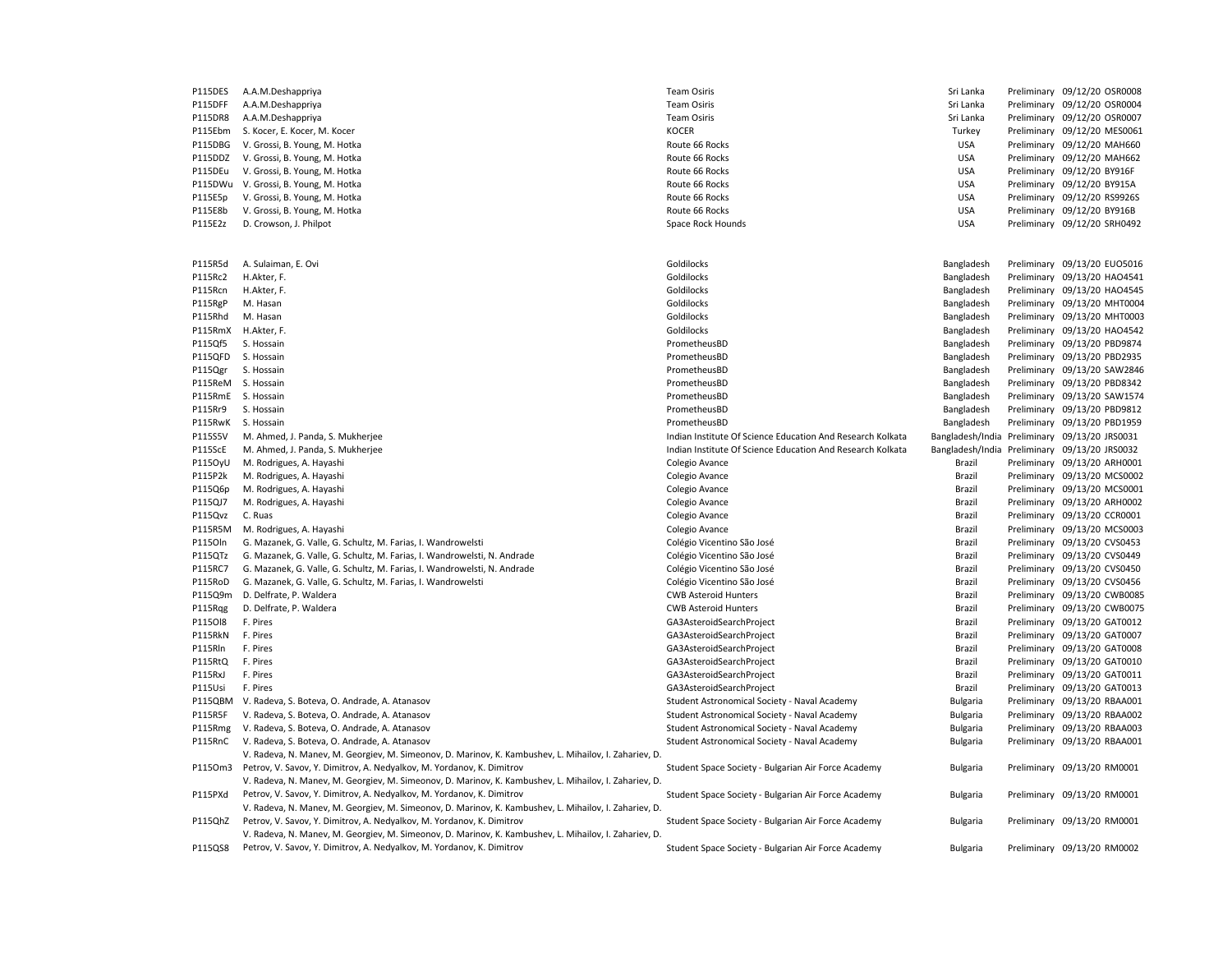V. Radeva, N. Manev, M. Georgiev, M. Simeonov, D. Marinov, K. Kambushev, L. Mihailov, I. Zahariev, D.

| P115Qzq        | Petrov, V. Savov, Y. Dimitrov, A. Nedyalkov, M. Yordanov, K. Dimitrov                | Student Space Society - Bulgarian Air Force Academy | Bulgaria | Preliminary 09/13/20 RM0001  |
|----------------|--------------------------------------------------------------------------------------|-----------------------------------------------------|----------|------------------------------|
| P115QyZ        | V. Radeva, S. Boteva, O. Andrade, A. Atanasov, A. Asenov                             | Student Space Society - Naval Academy               | Bulgaria | Preliminary 09/13/20 RBAA001 |
| P115QGm        | J. Novella                                                                           | Horizons Chile                                      | Chile    | Preliminary 09/13/20 JNA0016 |
| P115R2d        | J. Novella                                                                           | Horizons Chile                                      | Chile    | Preliminary 09/13/20 JNA0015 |
| P115R5s        | J. Novella                                                                           | Horizons Chile                                      | Chile    | Preliminary 09/13/20 JNA0012 |
| P115Rkh        | J. Novella                                                                           | Horizons Chile                                      | Chile    | Preliminary 09/13/20 JNA0010 |
| P115Rpj        | J. Novella                                                                           | Horizons Chile                                      | Chile    | Preliminary 09/13/20 JNA0013 |
| P115Rti        | J. Novella                                                                           | Horizons Chile                                      | Chile    | Preliminary 09/13/20 JNA0011 |
| P115RzC        | J. Novella                                                                           | Horizons Chile                                      | Chile    | Preliminary 09/13/20 JNA0017 |
| P115Rqw        | L. Flor-Torres, C. Delgado-Correal, J. Uchima-Tamayo, M. Gámez-López, M. Peña-Rosero | GAAM                                                | Colombia | Preliminary 09/13/20 GAM010  |
| P115RxN        | L. Flor-Torres, C. Delgado-Correal, J. Uchima-Tamayo, M. Gámez-López, M. Peña-Rosero | GAAM                                                | Colombia | Preliminary 09/13/20 GAM004  |
| P115Rxy        | L. Flor-Torres, C. Delgado-Correal, J. Uchima-Tamayo, M. Gámez-López, M. Peña-Rosero | GAAM                                                | Colombia | Preliminary 09/13/20 GAM008  |
| P115QCO        | S. Cemmedo, Y. Ögmen                                                                 | <b>Astro Cypriots</b>                               | Cyprus   | Preliminary 09/13/20 BPL0620 |
| P115R7y        | Y. Ögmen, A. Kazma                                                                   | <b>Astro Cypriots</b>                               | Cyprus   | Preliminary 09/13/20 BPL0615 |
| P115Raw        | Y. Ögmen, A. Kazma                                                                   | <b>Astro Cypriots</b>                               | Cyprus   | Preliminary 09/13/20 BPL0613 |
| P115RiV        | Y. Ögmen, S. Sadisönmez                                                              | <b>Astro Cypriots</b>                               | Cyprus   | Preliminary 09/13/20 BPL0612 |
| P115QGy        | S. Trivedi, Z. Thaker, R. Christian, S. Macwan, Z. Moriswala, S. Pillai, K. Zaveri   | Astronomica                                         | India    | Preliminary 09/13/20 AST005  |
| P115RAR        | S. Trivedi, Z. Thaker, R. Christian, S. Macwan, Z. Moriswala, S. Pillai, K. Zaveri   | Astronomica                                         | India    | Preliminary 09/13/20 AST006  |
| P115Usf        | S. Trivedi, Z. Thaker, R. Christian, S. Macwan, Z. Moriswala, S. Pillai, K. Zaveri   | Astronomica                                         | India    | Preliminary 09/13/20 AST008  |
| P1150zm        | S.Chaki, K.Vats, R. Jain                                                             | Astrophiles                                         | India    | Preliminary 09/13/20 SRE1111 |
| P115Q6o        | S.Chaki, K.Vats, R. Jain                                                             | Astrophiles                                         | India    | Preliminary 09/13/20 SRE1112 |
| P115Qgh        | S.Chaki, K.Vats, R. Jain                                                             | Astrophiles                                         | India    | Preliminary 09/13/20 NRS1234 |
| P115QuQ        | S.Chaki, K.Vats, R. Jain                                                             | Astrophiles                                         | India    | Preliminary 09/13/20 SUP1002 |
| P115QYc        | S.Chaki, K.Vats, R. Jain                                                             | Astrophiles                                         | India    | Preliminary 09/13/20 SUP1001 |
| P115ReG        | S.Chaki, K.Vats, R. Jain                                                             | Astrophiles                                         | India    | Preliminary 09/13/20 SRE1113 |
| P115Upx        | S.Chaki, K.Vats, R. Jain                                                             | Astrophiles                                         | India    | Preliminary 09/13/20 SUP1000 |
| P115QYs        | s. dabas, a. raka                                                                    | Dabas Observatory                                   | India    | Preliminary 09/13/20 SNL0189 |
| P115Rvd        | s. dabas, a. raka                                                                    | Dabas Observatory                                   | India    | Preliminary 09/13/20 SNL0190 |
| P115QFv        | A. Pahuja, B. Taneja, K. Kaur                                                        | Galactica                                           | India    | Preliminary 09/13/20 ABK0005 |
| P115Ra5        | A. Pahuja, B. Taneja, K. Kaur                                                        | Galactica                                           | India    | Preliminary 09/13/20 ABK0008 |
| P115RdV        | A. Pahuja, B. Taneja, K. Kaur                                                        | Galactica                                           | India    | Preliminary 09/13/20 ABK0004 |
| P115Rzl        | A. Pahuja, B. Taneja, K. Kaur                                                        | Galactica                                           | India    | Preliminary 09/13/20 ABK0003 |
| P1150lu        | A. Dawn, A. Dey, P. Singha, R. Manna                                                 | Jadavpur University                                 | India    | Preliminary 09/13/20 JUP0005 |
| P115R6n        | A. Dawn, A. Dey, P. Singha, R. Manna                                                 | Jadavpur University                                 | India    | Preliminary 09/13/20 JUP0004 |
| P115RAY        | A. Dawn, A. Dey, P. Singha, R. Manna                                                 | Jadavpur University                                 | India    | Preliminary 09/13/20 JUP0006 |
| P115QAP        | S. Mustafa, R. Sydeek, M. Ansari                                                     | Jamia-Loyola Team                                   | India    | Preliminary 09/13/20 JLT0004 |
| P115QH0        | S. Mustafa, R. Sydeek, M. Ansari                                                     | Jamia-Loyola Team                                   | India    | Preliminary 09/13/20 JLT0005 |
| P115QhS        | S. Mustafa, R. Sydeek, M. Ansari                                                     | Jamia-Loyola Team                                   | India    | Preliminary 09/13/20 JLT0002 |
| P115Q0x        | S. Mustafa, R. Sydeek, M. Ansari                                                     | Jamia-Loyola Team                                   | India    | Preliminary 09/13/20 JLT0006 |
| P115R87        | S. Mustafa, R. Sydeek, M. Ansari                                                     | Jamia-Loyola Team                                   | India    | Preliminary 09/13/20 JLT0008 |
| P115Rc4        | S. Mustafa, R. Sydeek, M. Ansari                                                     | Jamia-Loyola Team                                   | India    | Preliminary 09/13/20 JLT0007 |
| P115QhR        | S. Singh, V. Ranjan, P. Sethia                                                       | Kalam Centre                                        | India    | Preliminary 09/13/20 IND2020 |
| P115R5D        | S. Singh, V. Ranjan, P. Sethia                                                       | Kalam Centre                                        | India    | Preliminary 09/13/20 VIS2606 |
| P115RBs        | S. Singh, V. Ranjan, P. Sethia                                                       | Kalam Centre                                        | India    | Preliminary 09/13/20 SPS1111 |
| P115OSe        | A.Dikshit, M.Dikshit                                                                 | KIIT School of Applied Sciences                     | India    | Preliminary 09/13/20 AMD0660 |
| P1150Vj        | A.Dikshit, M.Dikshit                                                                 | KIIT School of Applied Sciences                     | India    | Preliminary 09/13/20 AMD0351 |
| P1150Vt        | A.Dikshit, M.Dikshit                                                                 | KIIT School of Applied Sciences                     | India    | Preliminary 09/13/20 AMD7656 |
| P115OyA        | A.Dikshit, M.Dikshit                                                                 | KIIT School of Applied Sciences                     | India    | Preliminary 09/13/20 AMD8855 |
| P115Oys        | A.Dikshit, M.Dikshit                                                                 | KIIT School of Applied Sciences                     | India    | Preliminary 09/13/20 AMD0119 |
| <b>P115OZL</b> | A.Dikshit, M.Dikshit                                                                 | KIIT School of Applied Sciences                     | India    | Preliminary 09/13/20 AMD6070 |
| P115PYQ        | A.Dikshit, M.Dikshit                                                                 | KIIT School of Applied Sciences                     | India    | Preliminary 09/13/20 AMD1004 |
| P115Q43        | A.Dikshit, M.Dikshit                                                                 | KIIT School of Applied Sciences                     | India    | Preliminary 09/13/20 AMD0112 |
| P115Q6c        | A.Dikshit, M.Dikshit                                                                 | KIIT School of Applied Sciences                     | India    | Preliminary 09/13/20 AMD7717 |
| P115QGD        | A.Dikshit, M.Dikshit                                                                 | KIIT School of Applied Sciences                     | India    | Preliminary 09/13/20 AMD1199 |
| P115QI1        | A.Dikshit, M.Dikshit                                                                 | KIIT School of Applied Sciences                     | India    | Preliminary 09/13/20 AMD0118 |
| P115RaA        | A.Dikshit, M.Dikshit                                                                 | KIIT School of Applied Sciences                     | India    | Preliminary 09/13/20 AMD4499 |
| P115RdX        | A.Dikshit, M.Dikshit                                                                 | KIIT School of Applied Sciences                     | India    | Preliminary 09/13/20 AMD0121 |
| P115ROg        | K., U.                                                                               | Lovely Professional University                      | India    | Preliminary 09/13/20 KUA004  |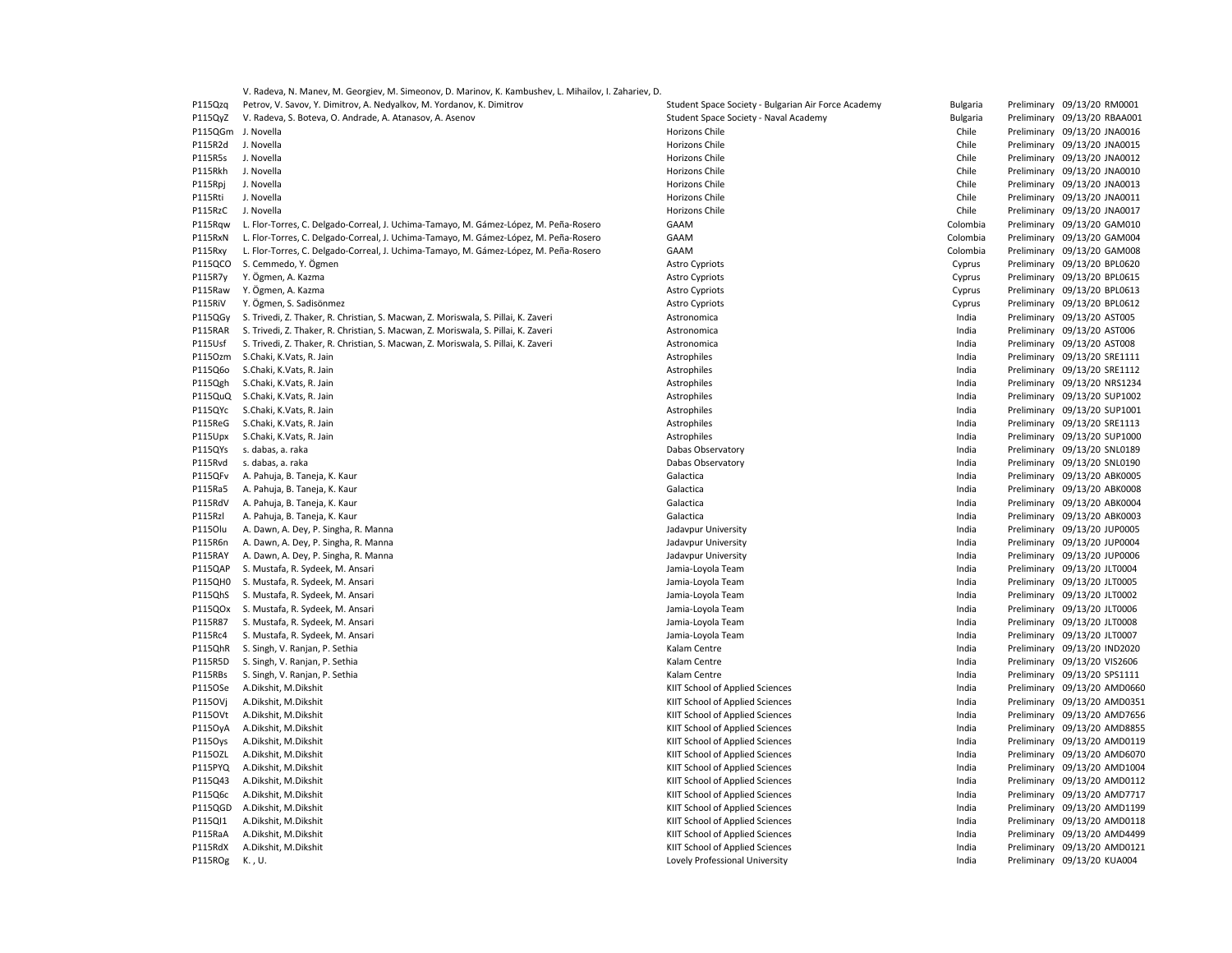| P115RWO        | K., U.                                                        | Lovely Professional University | India          | Preliminary 09/13/20 KUA009  |
|----------------|---------------------------------------------------------------|--------------------------------|----------------|------------------------------|
| P115S8N        | K., U.                                                        | Lovely Professional University | India          | Preliminary 09/13/20 KUA007  |
| P115S9E        | K., U.                                                        | Lovely Professional University | India          | Preliminary 09/13/20 KUA008  |
| P115Sa7        | K., U.                                                        | Lovely Professional University | India          | Preliminary 09/13/20 KUA006  |
| P1150kJ        | S. Gouthamei, S. NSugumar, A. Rohan, D. Mitali, V. Amritanshu | Mars India Observatory         | India          | Preliminary 09/13/20 MIO0215 |
| <b>P1150IN</b> | S. Gouthamei, S. NSugumar, A. Rohan, D. Mitali, V. Amritanshu | Mars India Observatory         | India          | Preliminary 09/13/20 MIO0209 |
| P115Q2M        | S. Gouthamei, S. NSugumar, A. Rohan, D. Mitali, V. Amritanshu | Mars India Observatory         | India          | Preliminary 09/13/20 MIO0208 |
| P115QhG        | S. Gouthamei, S. NSugumar, A. Rohan, D. Mitali, V. Amritanshu | Mars India Observatory         | India          | Preliminary 09/13/20 MIO0219 |
| P115Qhp        | S. Gouthamei, S. NSugumar, A. Rohan, D. Mitali, V. Amritanshu | Mars India Observatory         | India          | Preliminary 09/13/20 MIO0216 |
| P115QzE        | S. Gouthamei, S. NSugumar, A. Rohan, D. Mitali, V. Amritanshu | Mars India Observatory         | India          | Preliminary 09/13/20 MIO0212 |
| P115R2I        | S. Gouthamei, S. NSugumar, A. Rohan, D. Mitali, V. Amritanshu | Mars India Observatory         | India          | Preliminary 09/13/20 MIO0218 |
| P115Rdh        | S. Gouthamei, S. NSugumar, A. Rohan, D. Mitali, V. Amritanshu | Mars India Observatory         | India          | Preliminary 09/13/20 MIO0213 |
| P115Rim        | S. Gouthamei, S. NSugumar, A. Rohan, D. Mitali, V. Amritanshu | Mars India Observatory         | India          | Preliminary 09/13/20 MIO0214 |
| P115RjT        | S. Gouthamei, S. NSugumar, A. Rohan, D. Mitali, V. Amritanshu | Mars India Observatory         | India          | Preliminary 09/13/20 MIO0210 |
| P115UbQ        | S. Gouthamei, S. NSugumar, A. Rohan, D. Mitali, V. Amritanshu | Mars India Observatory         | India          | Preliminary 09/13/20 MIO0207 |
| P115QEB        | P. Mahajani                                                   | Milkyway Citizens              | India          | Preliminary 09/13/20 MWC0014 |
| P115QHd        | P. Mahajani                                                   | Milkyway Citizens              | India          | Preliminary 09/13/20 MWC0017 |
| P115QQB        | P. Mahajani                                                   | Milkyway Citizens              | India          | Preliminary 09/13/20 MWC0020 |
| P115Qzo        | P. Mahajani                                                   | Milkyway Citizens              | India          | Preliminary 09/13/20 MWC0016 |
| P115Ral        | P. Mahajani                                                   | Milkyway Citizens              | India          | Preliminary 09/13/20 MWC0011 |
| P115RaO        | P. Mahajani                                                   | Milkyway Citizens              | India          | Preliminary 09/13/20 MWC0010 |
| P115RbF        | P. Mahajani                                                   | Milkyway Citizens              | India          | Preliminary 09/13/20 MWC0006 |
| P115Rfs        | P. Mahajani                                                   | Milkyway Citizens              | India          | Preliminary 09/13/20 MWC0007 |
| P115Ril        | P. Mahajani                                                   | Milkyway Citizens              | India          | Preliminary 09/13/20 MWC0013 |
| P1150kz        | Winfrey                                                       | Nyx Duo                        | India          | Preliminary 09/13/20 NYX1048 |
| P115P03        | Winfrey                                                       | Nyx Duo                        | India          | Preliminary 09/13/20 NYX1078 |
| P115QzK        | Winfrey                                                       | Nyx Duo                        | India          | Preliminary 09/13/20 NYX1071 |
| P115R5J        |                                                               |                                |                |                              |
|                | Winfrey                                                       | Nyx Duo                        | India          | Preliminary 09/13/20 NYX1069 |
| P115RbW        | Winfrey                                                       | Nyx Duo                        | India          | Preliminary 09/13/20 NYX1079 |
| P115Rj2        | Winfrey                                                       | Nyx Duo                        | India<br>India | Preliminary 09/13/20 NYX1068 |
| P115QFd        | Y. Patel, A. Soni                                             | <b>Relatively Quantum</b>      |                | Preliminary 09/13/20 ASY2513 |
| P115QU5        | Y. Patel, A. Soni                                             | <b>Relatively Quantum</b>      | India          | Preliminary 09/13/20 ASY2511 |
| P115Qzn        | Y. Patel, A. Soni                                             | <b>Relatively Quantum</b>      | India          | Preliminary 09/13/20 ASY2508 |
| P115R4P        | Y. Patel, A. Soni                                             | <b>Relatively Quantum</b>      | India          | Preliminary 09/13/20 ASY2516 |
| P115R60        | Y. Patel, A. Soni                                             | <b>Relatively Quantum</b>      | India          | Preliminary 09/13/20 ASY2515 |
| P115R62        | Y. Patel, A. Soni                                             | <b>Relatively Quantum</b>      | India          | Preliminary 09/13/20 ASY2514 |
| P115R6L        | Y. Patel, A. Soni                                             | Relatively Quantum             | India          | Preliminary 09/13/20 ASY2517 |
| P115R8n        | Y. Patel, A. Soni                                             | <b>Relatively Quantum</b>      | India          | Preliminary 09/13/20 ASY2510 |
| P115Rd2        | Y. Patel, A. Soni                                             | Relatively Quantum             | India          | Preliminary 09/13/20 ASY2509 |
| P115RoU        | Y. Patel, A. Soni                                             | Relatively Quantum             | India          | Preliminary 09/13/20 ASY2507 |
| P1150QI        | J. Ghosh                                                      | <b>Rural Asteroid Hunters</b>  | India          | Preliminary 09/13/20 JPA2020 |
| P1150vs        | J. Ghosh                                                      | <b>Rural Asteroid Hunters</b>  | India          | Preliminary 09/13/20 JPA1001 |
| P115Qel        | J. Ghosh                                                      | <b>Rural Asteroid Hunters</b>  | India          | Preliminary 09/13/20 JPA1979 |
| P115R6I        | J. Ghosh                                                      | <b>Rural Asteroid Hunters</b>  | India          | Preliminary 09/13/20 JPA0005 |
| P115Rh6        | J. Ghosh                                                      | <b>Rural Asteroid Hunters</b>  | India          | Preliminary 09/13/20 JPA0013 |
| P115QhJ        | K. Gunjawate                                                  | Team Chandra                   | India          | Preliminary 09/13/20 CHA0006 |
| P115Qia        | K. Gunjawate                                                  | Team Chandra                   | India          | Preliminary 09/13/20 CHA0004 |
| P115R8v        | K. Gunjawate                                                  | Team Chandra                   | India          | Preliminary 09/13/20 CHA0007 |
| P115R9d        | K. Gunjawate                                                  | Team Chandra                   | India          | Preliminary 09/13/20 CHA0005 |
| P115OR4        | V. Amritanshu, S. SumitKumar, B. Nikhil, M. Krish             | <b>Team Saptarishi</b>         | India          | Preliminary 09/13/20 IND0098 |
| P115QQb        | V. Amritanshu, S. SumitKumar, B. Nikhil, M. Krish             | Team Saptarishi                | India          | Preliminary 09/13/20 IND0094 |
| P115R8E        | V. Amritanshu, S. SumitKumar, B. Nikhil, M. Krish             | Team Saptarishi                | India          | Preliminary 09/13/20 IND0095 |
| P115Rhu        | V. Amritanshu, S. SumitKumar, B. Nikhil, M. Krish             | Team Saptarishi                | India          | Preliminary 09/13/20 IND0096 |
| P115R2W        | S. Singh, R. Sheoran, D. Vansadia, A. Shrivastava             | Team Spaceonova                | India          | Preliminary 09/13/20 TSN0002 |
| P115Rm6        | S. Singh, R. Sheoran, D. Vansadia, A. Shrivastava             | Team Spaceonova                | India          | Preliminary 09/13/20 TSN0003 |
| P115RmC        | S. Singh, R. Sheoran, D. Vansadia, A. Shrivastava             | Team Spaceonova                | India          | Preliminary 09/13/20 TNS0006 |
| P115Qh4        | C. Grover                                                     | <b>Teen Scientists</b>         | India          | Preliminary 09/13/20 TST0022 |
| P115QhD        | C. Grover                                                     | <b>Teen Scientists</b>         | India          | Preliminary 09/13/20 TST0021 |
| P115Rt6        | C. Grover                                                     | <b>Teen Scientists</b>         | India          | Preliminary 09/13/20 TST0019 |

|      | Lovely Professional University | India | Preliminary                  | 09/13/20 KUA009  |  |
|------|--------------------------------|-------|------------------------------|------------------|--|
|      | Lovely Professional University | India | Preliminary 09/13/20 KUA007  |                  |  |
|      | Lovely Professional University | India | Preliminary 09/13/20 KUA008  |                  |  |
|      | Lovely Professional University | India | Preliminary 09/13/20 KUA006  |                  |  |
| ıshu | Mars India Observatory         | India | Preliminary 09/13/20 MIO0215 |                  |  |
| ıshu | Mars India Observatory         | India | Preliminary 09/13/20 MIO0209 |                  |  |
| ıshu | Mars India Observatory         | India | Preliminary                  | 09/13/20 MIO0208 |  |
| ıshu | Mars India Observatory         | India | Preliminary 09/13/20 MIO0219 |                  |  |
| ıshu | Mars India Observatory         | India | Preliminary 09/13/20 MIO0216 |                  |  |
| ıshu | Mars India Observatory         | India | Preliminary 09/13/20 MIO0212 |                  |  |
| ıshu | Mars India Observatory         | India | Preliminary                  | 09/13/20 MIO0218 |  |
| ıshu | Mars India Observatory         | India | Preliminary 09/13/20 MIO0213 |                  |  |
| ıshu | Mars India Observatory         | India | Preliminary 09/13/20 MIO0214 |                  |  |
| ıshu | Mars India Observatory         | India | Preliminary 09/13/20 MIO0210 |                  |  |
|      |                                | India | Preliminary 09/13/20 MIO0207 |                  |  |
| ıshu | Mars India Observatory         | India | Preliminary                  |                  |  |
|      | Milkyway Citizens              |       |                              | 09/13/20 MWC0014 |  |
|      | Milkyway Citizens              | India | Preliminary 09/13/20 MWC0017 |                  |  |
|      | Milkyway Citizens              | India | Preliminary                  | 09/13/20 MWC0020 |  |
|      | Milkyway Citizens              | India | Preliminary 09/13/20 MWC0016 |                  |  |
|      | Milkyway Citizens              | India | Preliminary 09/13/20 MWC0011 |                  |  |
|      | Milkyway Citizens              | India | Preliminary 09/13/20 MWC0010 |                  |  |
|      | Milkyway Citizens              | India | Preliminary 09/13/20 MWC0006 |                  |  |
|      | Milkyway Citizens              | India | Preliminary                  | 09/13/20 MWC0007 |  |
|      | Milkyway Citizens              | India | Preliminary 09/13/20 MWC0013 |                  |  |
|      | Nyx Duo                        | India | Preliminary                  | 09/13/20 NYX1048 |  |
|      | Nyx Duo                        | India | Preliminary 09/13/20 NYX1078 |                  |  |
|      | Nyx Duo                        | India | Preliminary 09/13/20 NYX1071 |                  |  |
|      | Nyx Duo                        | India | Preliminary 09/13/20 NYX1069 |                  |  |
|      | Nyx Duo                        | India | Preliminary 09/13/20 NYX1079 |                  |  |
|      | Nyx Duo                        | India | Preliminary 09/13/20 NYX1068 |                  |  |
|      | <b>Relatively Quantum</b>      | India | Preliminary 09/13/20 ASY2513 |                  |  |
|      | Relatively Quantum             | India | Preliminary                  | 09/13/20 ASY2511 |  |
|      | <b>Relatively Quantum</b>      | India | Preliminary 09/13/20 ASY2508 |                  |  |
|      | <b>Relatively Quantum</b>      | India | Preliminary                  | 09/13/20 ASY2516 |  |
|      | <b>Relatively Quantum</b>      | India | Preliminary 09/13/20 ASY2515 |                  |  |
|      | Relatively Quantum             | India | Preliminary 09/13/20 ASY2514 |                  |  |
|      | <b>Relatively Quantum</b>      | India | Preliminary 09/13/20 ASY2517 |                  |  |
|      | Relatively Quantum             | India | Preliminary 09/13/20 ASY2510 |                  |  |
|      | <b>Relatively Quantum</b>      | India | Preliminary 09/13/20 ASY2509 |                  |  |
|      | Relatively Quantum             | India | Preliminary 09/13/20 ASY2507 |                  |  |
|      | Rural Asteroid Hunters         | India | Preliminary                  | 09/13/20 JPA2020 |  |
|      | <b>Rural Asteroid Hunters</b>  | India | Preliminary 09/13/20 JPA1001 |                  |  |
|      | <b>Rural Asteroid Hunters</b>  | India | Preliminary                  | 09/13/20 JPA1979 |  |
|      | <b>Rural Asteroid Hunters</b>  | India | Preliminary 09/13/20 JPA0005 |                  |  |
|      | <b>Rural Asteroid Hunters</b>  | India | Preliminary 09/13/20 JPA0013 |                  |  |
|      | Team Chandra                   | India | Preliminary 09/13/20 CHA0006 |                  |  |
|      | Team Chandra                   | India | Preliminary 09/13/20 CHA0004 |                  |  |
|      | Team Chandra                   | India | Preliminary                  | 09/13/20 CHA0007 |  |
|      | Team Chandra                   | India | Preliminary 09/13/20 CHA0005 |                  |  |
|      | Team Saptarishi                | India | Preliminary                  | 09/13/20 IND0098 |  |
|      | Team Saptarishi                | India | Preliminary 09/13/20 IND0094 |                  |  |
|      | Team Saptarishi                | India | Preliminary 09/13/20 IND0095 |                  |  |
|      | Team Saptarishi                | India | Preliminary 09/13/20 IND0096 |                  |  |
|      | Team Spaceonova                | India | Preliminary 09/13/20 TSN0002 |                  |  |
|      | Team Spaceonova                | India | Preliminary 09/13/20 TSN0003 |                  |  |
|      | Team Spaceonova                | India | Preliminary 09/13/20 TNS0006 |                  |  |
|      | <b>Teen Scientists</b>         | India | Preliminary 09/13/20 TST0022 |                  |  |
|      | <b>Teen Scientists</b>         | India | Preliminary 09/13/20 TST0021 |                  |  |
|      | <b>Teen Scientists</b>         | India | Preliminary 09/13/20 TST0019 |                  |  |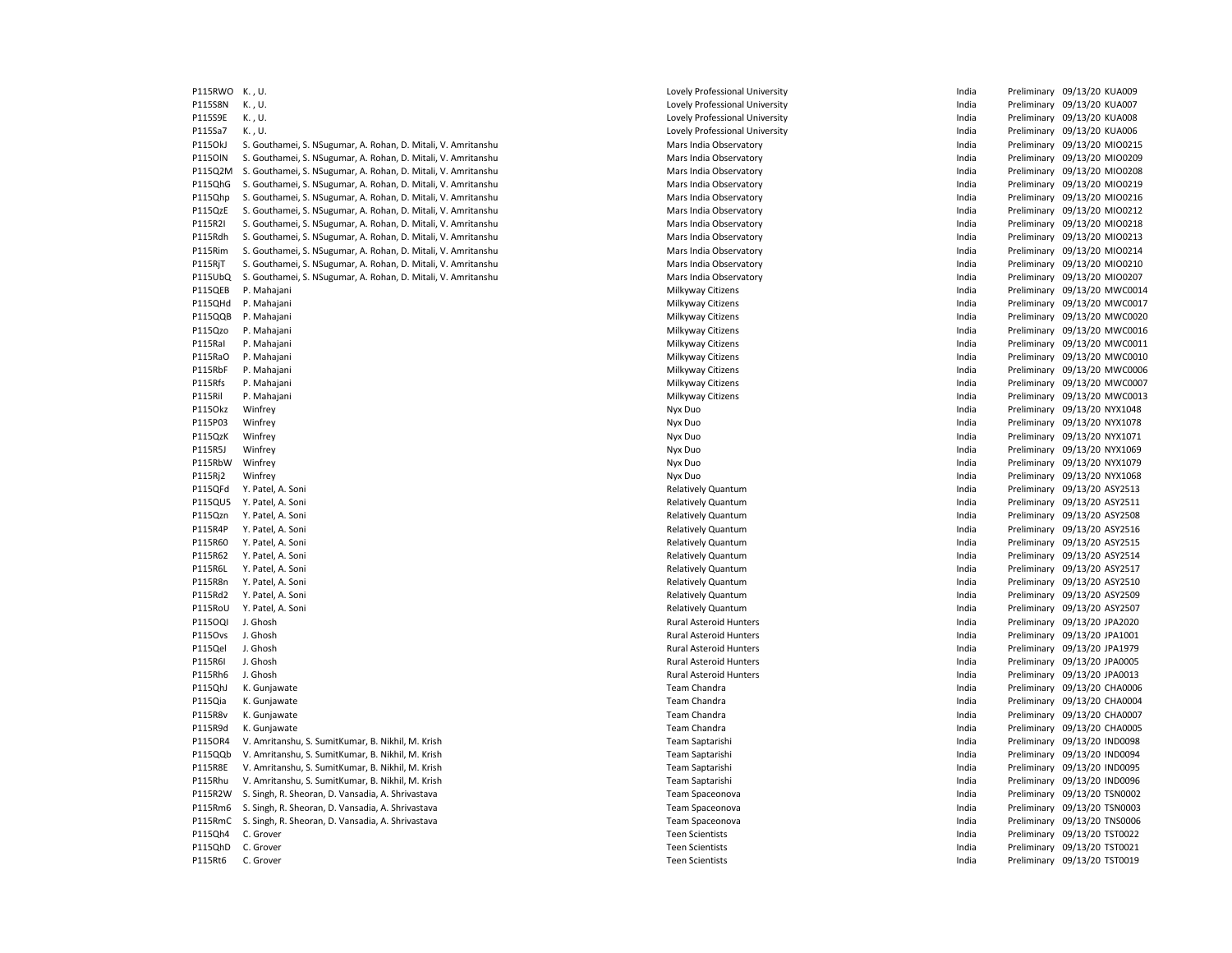P115Rv8 C. Grover examples and the settlement of the Scientists of the Scientists of the Scientists of the Marian Preliminary 09/13/20 TST0018 P115OWt S.Seyedhatami, M.Naderifard, M.Zarei, N.Ghasemi, S.Vahedi, V. Shahab, S.H.Aledavod Afaghrahbar Azarbaijan Preliminary and Preliminary 09/13/20 ARA0002 P115Qt9 S.Sevedhatami, M.Naderifard, M.Zarei, N.Ghasemi, S.Vahedi, V. Shahab, S.H.Aledavod Afaghrahbar Azarbaijan Preliminary Dram Preliminary 09/13/20 ARA9494 P115OTm S.Seyedhatami, M.Naderifard, M.Zarei, N.Ghasemi, S.Vahedi, V. Shahab, S.H.Aledavod Afaghrahbar Azarbaijan Preliminary (19/13/20 ARA5656 P115R4k S.Seyedhatami, M.Naderifard, M.Zarei, N.Ghasemi, S.Vahedi, V. Shahab, S.H.Aledavod Afaghrahbar Azarbaijan Iran Preliminary 09/13/20 ARA0005 P115Rez S.Seyedhatami, M.Naderifard, M.Zarei, N.Ghasemi, S.Vahedi, V. Shahab, S.H.Aledavod Afaghrahbar Azarbaijan Iran Preliminary 09/13/20 ARA8484 P115R4C M. Jafari, N. Abbashaghighat, A. Modares, P. yadollahi, P. Mohebbi Allameh Tabatabaie High School Abshenasan Team 2 Iran Preliminary 09/13/20 PAMO004 P115QBa A. Seraji, A. Khazaei, M. Pakravanan, A. Nourossana, A. Hassani Allameh Tabatabaie High School Farmanieh Iran Preliminary 09/13/20 ALEB003 P115QF5 A. Seraji, A. Khazaei, M. Pakravanan, A. Nourossana, A. Hassani Allameh Tabatabaie High School Farmanieh Iran Preliminary 09/13/20 ARHA001 P115Osi R. Ezati Allameh Tabatabaie High School Golestan Iran Preliminary 09/13/20 REEZ002 P115OXh M. Eslami **M. Eslami** and the metal and the metal and the Mathanic High School Golestan and a computer of the Preliminary 09/13/20 MAIS001 P115QKc R. Ezati Philameh Tabatabaie High School Golestan Iran Iran Preliminary 09/13/20 REEZ006 P115QO4 A. Salem Preliminary 09/13/20 ARSA001 Control and Tabatabaie High School Golestan Iran Preliminary 09/13/20 ARSA001 P115QON R. Ezati Allameh Tabatabaie High School Golestan Iran Preliminary 09/13/20 REEZ007 P115QYp R. Ezati Allameh Tabatabaie High School Golestan Iran Preliminary 09/13/20 REEZ005 P115R8e A. Salem 2013/20 ARSA003 Particle and Allameh Tabatabaie High School Golestan Iran Preliminary 09/13/20 ARSA003 P115RsW A. Salem Pabatabaie High School Golestan Iran Preliminary 09/13/20 ARSA002 P115U3Y R. Ezati **Allameh Tabatabaie High School Golestan** Iran Iran Preliminary 09/13/20 REEZ003 P115QFZ A. Seraji, M. Jodeyri, P. Faryad, A. Ghafouri Allameh Tabatabaie High School Mirdamad Iran Preliminary 09/13/20 ALEB006 P115Rmt A. Seraji, M. Dana, A. Shafieyan, J. Amani Allameh Tabatabaie High School Pasdaran Iran Preliminary 09/13/20 ALEB008 P115OPS F. Zarpanah, Z. Dolati, H. Amanollahi, F. Zamani Kanoon Parvaresh Fekri Kerman 1 Iran Preliminary 09/13/20 KPF1478 P115OtN S. Vahedi, F. Zarpanah, Z. Dolati, H. Amanollahi, F. Zamani Kanoon Parvaresh Fekri Kerman Tan Amanollahi, F. Zamani Kanoon Parvaresh Fekri Kerman 1 Ran Preliminary 09/13/20 KPF9852 P115OUi F. Zarpanah, Z. Dolati, H. Amanollahi, F. Zamani Kamoon Parvaresh Fekri Kerman Preliminary and Treliminary and Dreliminary 09/13/20 KPF6547 P115Q0h F. Zarpanah, Z. Dolati, H. Amanollahi, F. Zamani Kanoon Parvaresh Fekri Kerman 1 Iran Preliminary 09/13/20 KPF3654 P115QMp S. Vahedi, F. Zarpanah, Z. Dolati, H. Amanollahi, F. Zamani Namani Naman Parvaresh Fekri Kerman 1 Naman Preliminary 09/13/20 KPF6549 P115Rlb S. Vahedi, F. Zarpanah, Z. Dolati, H. Amanollahi, F. Zamani Kanoon Parvaresh Fekri Kerman Tran Preliminary 09/13/20 KPF9874 P115OEZ M. khosraviyan Maxweyn Maxweyn Maxweyn Kanoon Parvaresh Fekri Kerman 2 Iran Preliminary 09/13/20 KPF1000 P115OF3 M. khosraviyan Marvaresh Eekri Kerman 2 Iran Preliminary 09/13/20 KPF2000 P115QN8 M. khosraviyan Maxweyn Maxweyn Maxweyn Kanoon Parvaresh Fekri Kerman 2 Iran Preliminary 09/13/20 KPF4000 P115QS6 M. khosraviyan Kanoon Parvaresh Fekri Kerman 2 Iran Preliminary 09/13/20 KPF2000 P115QWW S. Vahedi, M. khosraviyan, A. Bina, Z. Khosravi Kanoon Parvaresh Fekri Kerman Preliminary Manoon Parvaresh Fekri Kerman 2 Iran Preliminary 09/13/20 KPF4000 P115OWz M. khosraviyan Marvaresh Eekri Kerman 2 Iran Preliminary 09/13/20 KPF1200 P115RjP S. Vahedi, M. khosraviyan, A. Bina, Z. Khosravi Kanoon Parvaresh Fekri Kerman Preliminary Manoon Parvaresh Fekri Kerman 2 Iran Preliminary 09/13/20 KPF5200 P115Rp0 M. khosraviyan Maxwan Maxwan Kanoon Parvaresh Fekri Kerman 2 Iran Preliminary 09/13/20 KPF1100 P115Rpx S. Vahedi, M. khosraviyan, A. Bina, Z. Khosravi Kanoon Parvaresh Fekri Kerman American American American Preliminary 09/13/20 KPF4100 P115Rz2 M. khosraviyan Maxweyn Maxweyn Maxweyn Kanoon Parvaresh Fekri Kerman 2 Iran Preliminary 09/13/20 KPF3000 P115QhN S. Vahedi, E. QaraeiKhezriPoor, A. Romani, M. sharifzadeh, A. QaraeiKhezriPoor Kanoon Parvaresh Fekri Kerman 3 Iran Preliminary 09/13/20 KPF7845 P115RmJ S. Vahedi, E. QaraeiKhezriPoor, A. Romani, M. sharifzadeh, A. QaraeiKhezriPoor Naman Andresh Fekri Kerman 3 Iran Preliminary 09/13/20 KPF0363 P115Ro5 M. sharifzadeh, A. QaraeiKhezriPoor, E. QaraeiKhezriPoor, A. Romani **Iran Marvaresh Exanoon Parvaresh Fekri Kerman 3** Iran Preliminary 09/13/20 KPF0341 P115Qq5 H. Alipoor, H. Alipoor, M. Jahanshahi, F. Moulaei, Z. Alimoradi **Kanoon Parvaresh Fekri Kerman 4** Preliminary 09/13/20 KPF7777 P115R0e S. Vahedi, H. Alipoor, H. Alipoor, F. Moulaei, M. Jahanshahi, Z. Alimoradi **Kanoon Parvaresh Fekri Kerman 4** Iran Preliminary 09/13/20 KPF2020 P115Rnq S. Vahedi, H. Alipoor, H. Alipoor, F. Moulaei, M. Jahanshahi, Z. Alimoradi Kanoon Parvaresh Fekri Kerman 4 Iran Preliminary 09/13/20 KPF1000 P115RpF H. Alipoor, H. Alipoor, M. Jahanshahi, F. Moulaei, Z. Alimoradi Kanoon Parvaresh Fekri Kerman 4 Iran Preliminary 09/13/20 KPF1111 P115Rqy H. Alipoor, H. Alipoor, M. Jahanshahi, F. Moulaei, Z. Alimoradi **N. Parvaresh Exanoon Parvaresh Fekri Kerman 4** Iran Preliminary 09/13/20 KPF1111 P115R7J A. Shahdadi, M. Askarzade, M. Kamkar Nobel and Noavaran Nojum Karmania Noavaran Nojum Karmania Noavaran Nojum Karmania Nobel and Preliminary 09/13/20 NNK1165 P115Rtv A. Shahdadi, M. Askarzade, M. Kamkar Nowarth Noavaran Nojum Karmania Nojum Karmania Nobel and Museum Marmania Nobel and Preliminary 09/13/20 NNK1162 P115RqA P. Hyseni, H. Griffin **Imaging Infinity** Imaging Infinity Imaging Infinity Cosovo/USA Preliminary 09/13/20 AOK0005 P115QAY F. Emralino, B. Emralino, F. EmralinoJr Seven Lakes Citizen Scientists Team Philippines Preliminary 09/13/20 SLC0044 P115QGW F. Emralino, B. Emralino, F. EmralinoJr Seven Lakes Citizen Scientists Team Philippines Preliminary 09/13/20 SLC0043 P115QX7 F. Emralino, B. Emralino, F. EmralinoJr Seven Lakes Citizen Scientists Team Philippines Preliminary 09/13/20 SLC0048 P115Qyz F. Emralino, B. Emralino, F. EmralinoJr Seven Lakes Citizen Scientists Team Philippines Preliminary 09/13/20 SLC0045 P115Qze F. Emralino, B. Emralino, F. EmralinoJr Seven Lakes Citizen Scientists Team Philippines Preliminary 09/13/20 SLC0042 P115Rgb F. Emralino, B. Emralino, F. EmralinoJr Succession Seven Lakes Citizen Scientists Team Philippines Preliminary 09/13/20 SLC0047 P115OEf A. Dimas IES Cabo Blanco Spain Preliminary 09/13/20 CAB0018 P115OEk A. Dimas IES Cabo Blanco Spain Preliminary 09/13/20 CAB0026 P115OXe A. Dimas 2013/20 CAB0025 P115OXe A. Dimas 199/13/20 CAB0025 P115Ozg A. Dimas **IES Cabo Blanco** IES Cabo Blanco **Capacita Capacita Capacita Capacita Capacita Capacita Capacita Capacita Capacita Capacita Capacita Capacita Capacita Capacita Capacita Capacita Capacita Capacita Capacita** P115PZ0 A. Dimas examples the state of the state of the SC and the SC and the SC and the Sc and the Sc and the Sc and the Sc and the Sc and the Sc and the Sc and the Sc and the Sc and the Sc and the Sc and the Sc and the S P115Q4V A. Dimas 2013/20 CAB0017 Particle and the Spain Spain Preliminary 09/13/20 CAB0017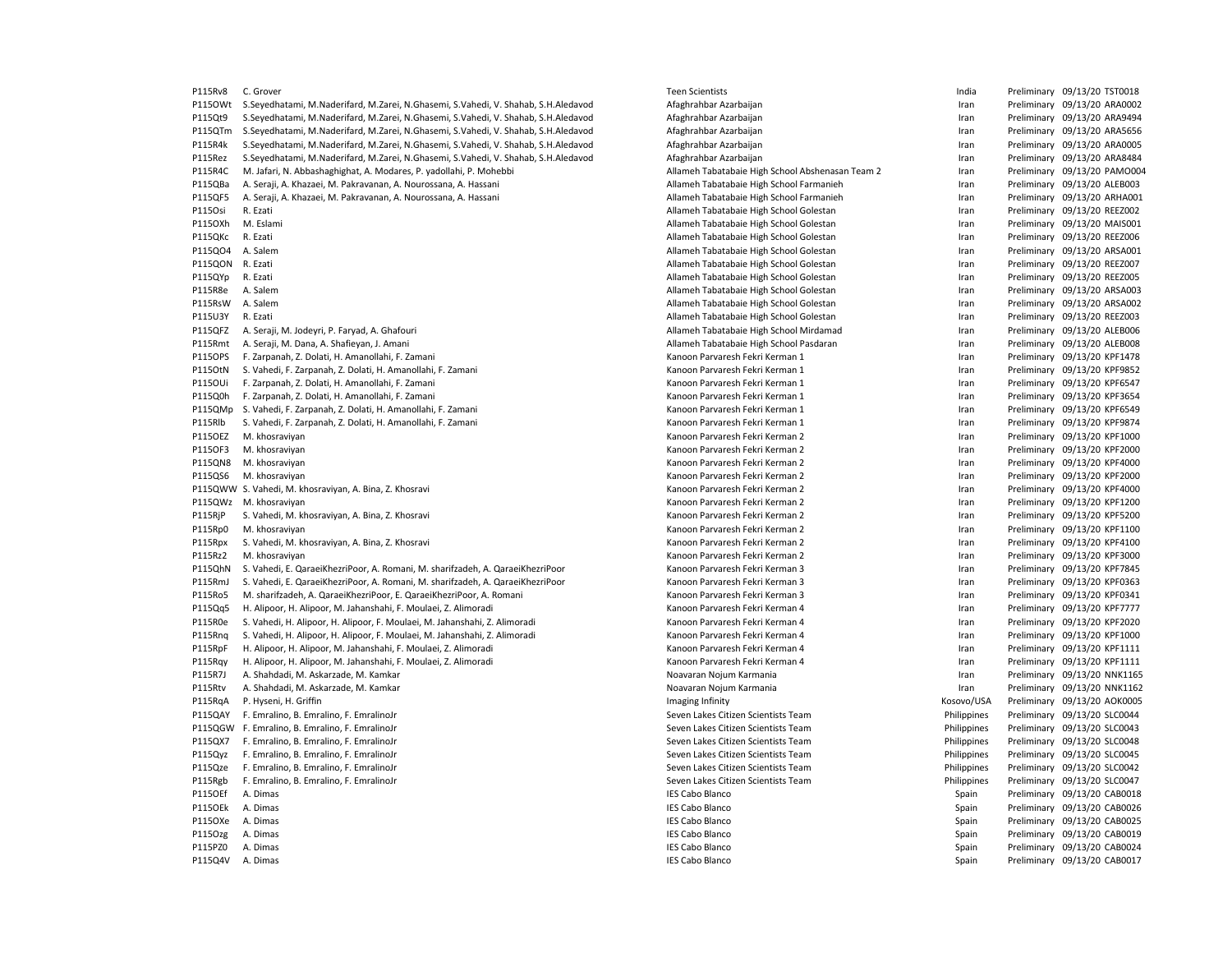| P115Qi4        | A. Dimas                                                                                  | <b>IES Cabo Blanco</b>            | Spain      | Preliminary 09/13/20 CAB0013 |
|----------------|-------------------------------------------------------------------------------------------|-----------------------------------|------------|------------------------------|
| P115Qv1        | A. Dimas                                                                                  | <b>IES Cabo Blanco</b>            | Spain      | Preliminary 09/13/20 CAB0020 |
| P115R8R        | A. Dimas                                                                                  | <b>IES Cabo Blanco</b>            | Spain      | Preliminary 09/13/20 CAB0022 |
| P115Rcv        | A. Dimas                                                                                  | <b>IES Cabo Blanco</b>            | Spain      | Preliminary 09/13/20 CAB0023 |
| P115QPY        | M. Garcia, R. Cabrera, E. Rodriguez                                                       | Miguel2013                        | Spain      | Preliminary 09/13/20 MIG0004 |
| P115Rq9        | M. Garcia, R. Cabrera, E. Rodriguez                                                       | Miguel2013                        | Spain      | Preliminary 09/13/20 MIG0008 |
| P115R3G        | T.D.Senarath, S.V.P.Dasunpriya, H.G.J.Dilneth, S.M.Wijesekara, P.Amaranayaka              | RCAS - Team A                     | Sri Lanka  | Preliminary 09/13/20 RCA0023 |
| P115R3V        | T.D.Senarath, S.V.P.Dasunpriya, H.G.J.Dilneth, S.M.Wijesekara, P.Amaranayaka              | RCAS - Team A                     | Sri Lanka  | Preliminary 09/13/20 RCA0014 |
| P115RcB        | T.D.Senarath, S.V.P.Dasunpriya, H.G.J.Dilneth, S.M.Wijesekara, P.Amaranayaka              | RCAS - Team A                     | Sri Lanka  | Preliminary 09/13/20 RCA0029 |
| P115Rq3        | T.D.Senarath, S.V.P.Dasunpriya, H.G.J.Dilneth, S.M.Wijesekara, P.Amaranayaka              | RCAS - Team A                     | Sri Lanka  | Preliminary 09/13/20 RCA0025 |
| P115Rrz        | T.D.Senarath, S.V.P.Dasunpriya, H.G.J.Dilneth, S.M.Wijesekara, P.Amaranayaka              | RCAS - Team A                     | Sri Lanka  | Preliminary 09/13/20 RCA0022 |
| P115RbA        | K. Vidyananda, A. Jayawardana, R. Hettiwatte, S. Wickramasinghe                           | RCAS - Team B                     | Sri Lanka  | Preliminary 09/13/20 RCB0003 |
| P115RsS        | s. hesrara, a. gunarathnna, u. senevirathna, r. kaluarachchi                              | RCAS - Team C                     | Sri Lanka  | Preliminary 09/13/20 RCC0024 |
|                | W.Silva, R.Weerasekara, S.Nimtharu, A. Senyuru                                            | RCAS - Team D                     | Sri Lanka  | Preliminary 09/13/20 RCD0027 |
| P115QgP        |                                                                                           |                                   |            |                              |
| P115Ruw        | W.Silva, R.Weerasekara, S.Nimtharu, A. Senyuru                                            | RCAS - Team D                     | Sri Lanka  | Preliminary 09/13/20 RCD0023 |
| P115Ruy        | W.Silva, R.Weerasekara, S.Nimtharu, A. Senyuru                                            | RCAS - Team D                     | Sri Lanka  | Preliminary 09/13/20 RCD0020 |
| P115Qhu        | T. Neranjana, U. Sakuntha, C. Viduranga                                                   | Scorpion                          | Sri Lanka  | Preliminary 09/13/20 SCP0015 |
| P115Qyp        | T. Neranjana, U. Sakuntha, C. Viduranga                                                   | Scorpion                          | Sri Lanka  | Preliminary 09/13/20 SCP0013 |
| P115QZa        | T. Neranjana, U. Sakuntha, C. Viduranga                                                   | Scorpion                          | Sri Lanka  | Preliminary 09/13/20 SCP0012 |
| P115R9P        | T. Neranjana, U. Sakuntha, C. Viduranga                                                   | Scorpion                          | Sri Lanka  | Preliminary 09/13/20 SCP0011 |
| P115RMR        | K.S.Kaveendya, B.V.A.Chathuranga, P.K.P.P.Thilakarathna, M.K.R.Chathuranga, T.Thilukkshan | <b>Team Helix</b>                 | Sri Lanka  | Preliminary 09/13/20 HEL2008 |
| P115RO8        | K.S.Kaveendya, B.V.A.Chathuranga, P.K.P.P.Thilakarathna, M.K.R.Chathuranga, T.Thilukkshan | <b>Team Helix</b>                 | Sri Lanka  | Preliminary 09/13/20 HEL2007 |
| P115S4r        | K.S.Kaveendya, B.V.A.Chathuranga, P.K.P.P.Thilakarathna, M.K.R.Chathuranga, T.Thilukkshan | <b>Team Helix</b>                 | Sri Lanka  | Preliminary 09/13/20 HEL2006 |
| P115S7n        | K.S.Kaveendya, B.V.A.Chathuranga, P.K.P.P.Thilakarathna, M.K.R.Chathuranga, T.Thilukkshan | Team Helix                        | Sri Lanka  | Preliminary 09/13/20 HEL2005 |
| P115QEd        | A.A.M.Deshappriya                                                                         | <b>Team Osiris</b>                | Sri Lanka  | Preliminary 09/13/20 OSR0030 |
| P115QVN        | A.A.M.Deshappriya                                                                         | <b>Team Osiris</b>                | Sri Lanka  | Preliminary 09/13/20 OSR0054 |
| P115R57        | A.A.M.Deshappriya                                                                         | <b>Team Osiris</b>                | Sri Lanka  | Preliminary 09/13/20 OSR0051 |
| P115R8O        | A.A.M.Deshappriya                                                                         | <b>Team Osiris</b>                | Sri Lanka  | Preliminary 09/13/20 OSR0009 |
| P115Rfl        | A.A.M.Deshappriya                                                                         | <b>Team Osiris</b>                | Sri Lanka  | Preliminary 09/13/20 OSR0034 |
| P115RgA        | A.A.M.Deshappriya                                                                         | <b>Team Osiris</b>                | Sri Lanka  | Preliminary 09/13/20 OSR0031 |
| P115Rnc        | A.A.M.Deshappriya                                                                         | <b>Team Osiris</b>                | Sri Lanka  | Preliminary 09/13/20 OSR0036 |
| P115Rso        | A.A.M.Deshappriya                                                                         | <b>Team Osiris</b>                | Sri Lanka  | Preliminary 09/13/20 OSR0032 |
| P115RuE        | A.A.M.Deshappriya                                                                         | <b>Team Osiris</b>                | Sri Lanka  | Preliminary 09/13/20 OSR0011 |
| P115QGf        | S. Kocer, E. Kocer, M. Kocer                                                              | <b>KOCER</b>                      | Turkey     | Preliminary 09/13/20 SEM0064 |
| P115R6W        | S. Kocer, E. Kocer, M. Kocer                                                              | <b>KOCER</b>                      | Turkey     | Preliminary 09/13/20 SEM0066 |
| P115R70        | S. Kocer, E. Kocer, M. Kocer                                                              | <b>KOCER</b>                      | Turkey     | Preliminary 09/13/20 SEM0065 |
|                | J. Carter, C. Fleming                                                                     |                                   | <b>USA</b> | Preliminary 09/13/20 OLI0002 |
| P115QE3        |                                                                                           | Osher Lifelong Learning Institute |            |                              |
| P115Qeg        | J. Carter, C. Fleming                                                                     | Osher Lifelong Learning Institute | <b>USA</b> | Preliminary 09/13/20 OLI0011 |
| P115QH9        | J. Carter, C. Fleming                                                                     | Osher Lifelong Learning Institute | <b>USA</b> | Preliminary 09/13/20 OLI0012 |
| P115QzN        | J. Carter, C. Fleming                                                                     | Osher Lifelong Learning Institute | <b>USA</b> | Preliminary 09/13/20 OLI0010 |
| P115RvO        | J. Carter, C. Fleming                                                                     | Osher Lifelong Learning Institute | <b>USA</b> | Preliminary 09/13/20 OLI0015 |
| P115RwU        | J. Carter, C. Fleming                                                                     | Osher Lifelong Learning Institute | <b>USA</b> | Preliminary 09/13/20 OLI0014 |
| P115RyF        | J. Carter, C. Fleming                                                                     | Osher Lifelong Learning Institute | <b>USA</b> | Preliminary 09/13/20 OLI0004 |
| P115QAU        | V. Grossi, B. Young, M. Hotka                                                             | Route 66 Rocks                    | <b>USA</b> | Preliminary 09/13/20 BY922G  |
| P115QHA        | V. Grossi, B. Young, M. Hotka                                                             | Route 66 Rocks                    | <b>USA</b> | Preliminary 09/13/20 MAH684  |
| <b>P115Qil</b> | V. Grossi, B. Young, M. Hotka                                                             | Route 66 Rocks                    | <b>USA</b> | Preliminary 09/13/20 MAH680  |
| P115QTb        | V. Grossi, B. Young, M. Hotka                                                             | Route 66 Rocks                    | <b>USA</b> | Preliminary 09/13/20 MAH674  |
| P115QW9        | V. Grossi, B. Young, M. Hotka                                                             | Route 66 Rocks                    | <b>USA</b> | Preliminary 09/13/20 MAH679  |
| P115R2V        | V. Grossi, B. Young, M. Hotka                                                             | Route 66 Rocks                    | <b>USA</b> | Preliminary 09/13/20 MAH681  |
| P115R30        | V. Grossi, B. Young, M. Hotka                                                             | Route 66 Rocks                    | <b>USA</b> | Preliminary 09/13/20 MAH682  |
| P115R46        | V. Grossi, B. Young, M. Hotka                                                             | Route 66 Rocks                    | <b>USA</b> | Preliminary 09/13/20 BY922B  |
| P115Raa        | V. Grossi, B. Young, M. Hotka                                                             | Route 66 Rocks                    | <b>USA</b> | Preliminary 09/13/20 BY922E  |
|                |                                                                                           |                                   |            |                              |
|                |                                                                                           |                                   |            |                              |
| P116igD        | M. Akter, E. Ovi                                                                          | Goldilocks                        | Bangladesh | Preliminary 09/16/20 EUO5019 |
| P116i8j        | S. Hossain, M. Forkan                                                                     | PrometheusBD                      | Bangladesh | Preliminary 09/16/20 PBD1546 |
| P116iaJ        | S. Hossain                                                                                | PrometheusBD                      | Bangladesh | Preliminary 09/16/20 PBD5179 |
| P116ihH        | S. Hossain                                                                                | PrometheusBD                      | Bangladesh | Preliminary 09/16/20 PBD3519 |
|                | P116nWW S. Hossain, M. Forkan                                                             | PrometheusBD                      | Bangladesh | Preliminary 09/16/20 PBD5142 |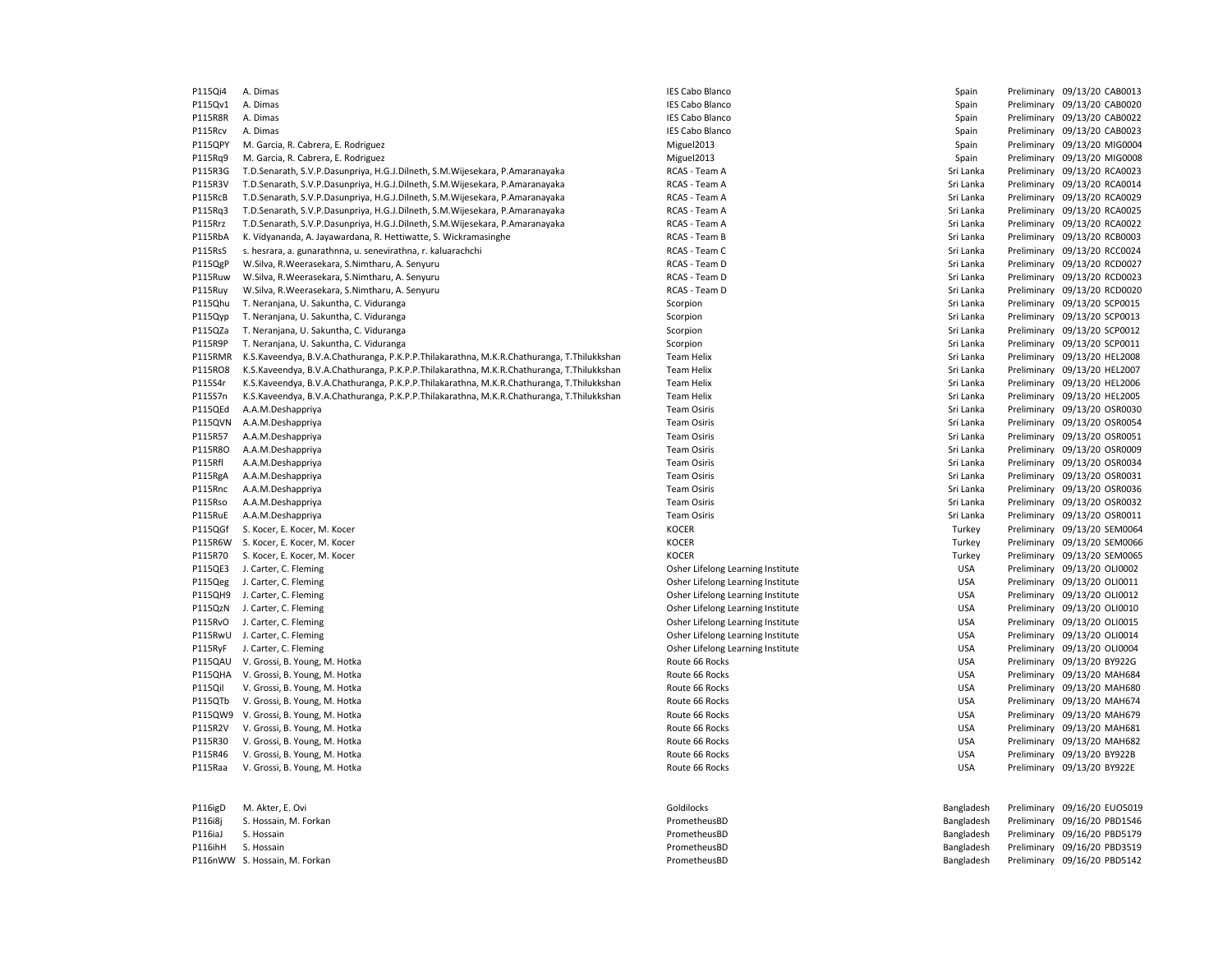| P116i5R            | S. Mukherjee                                                                          | Indian Institute Of Science Education And Research Kolkata |                 | Bangladesh/India Preliminary 09/16/20 JRS0054                |
|--------------------|---------------------------------------------------------------------------------------|------------------------------------------------------------|-----------------|--------------------------------------------------------------|
| P116i6K            | S. Mukherjee                                                                          | Indian Institute Of Science Education And Research Kolkata |                 | Bangladesh/India Preliminary 09/16/20 JRS0053                |
| P116hEz            | M. Rodrigues, A. Hayashi                                                              | Colegio Avance                                             | Brazil          | Preliminary 09/16/20 MCS0001                                 |
| P116hZK            | D. Zanato                                                                             | Colegio Avance                                             | Brazil          | Preliminary 09/16/20 DPZ0003                                 |
| P116i1R            | M. Vieira                                                                             | Colegio Avance                                             | Brazil          | Preliminary 09/16/20 MRV0001                                 |
| P116ibS            | D. Zanato                                                                             | Colegio Avance                                             | Brazil          | Preliminary 09/16/20 DPZ0004                                 |
| P116ihQ            | G. Mazanek, G. Valle, G. Schultz, M. Farias, I. Wandrowelsti, N. Andrade              | Colégio Vicentino São José                                 | Brazil          | Preliminary 09/16/20 CVS0442                                 |
| P116iiB            | G. Mazanek, G. Valle, G. Schultz, M. Farias, I. Wandrowelsti, N. Andrade              | Colégio Vicentino São José                                 | Brazil          | Preliminary 09/16/20 CVS0446                                 |
| P116ij9            | G. Gianesini                                                                          | <b>CWB Asteroid Hunters</b>                                | Brazil          | Preliminary 09/16/20 CWB0081                                 |
| P116i7v            | V. Radeva, S. Boteva, O. Andrade, A. Atanasov, D. Borisova, D. Dimitrov               | Student Astronomical Society - Naval Academy               | <b>Bulgaria</b> | Preliminary 09/16/20 RBA001                                  |
| P116i4r            | V. Radeva, M. Simeonov                                                                | Student Space Society - Bulgarian Air Force Academy        | <b>Bulgaria</b> | Preliminary 09/16/20 VRMS001                                 |
| P116ibw            | J. Novella                                                                            | Horizons Chile                                             | Chile           | Preliminary 09/16/20 JNA0028                                 |
| P116ieX            | J. Novella                                                                            | Horizons Chile                                             | Chile           | Preliminary 09/16/20 JNA0018                                 |
| P116ih9            | J. Novella                                                                            | Horizons Chile                                             | Chile           | Preliminary 09/16/20 JNA0024                                 |
| P116ihK            | J. Novella                                                                            | Horizons Chile                                             | Chile           | Preliminary 09/16/20 JNA0027                                 |
| P116i0M            | Y. Ögmen, A. Kulpcu                                                                   | <b>Astro Cypriots</b>                                      | Cyprus          | Preliminary 09/16/20 BPL0628                                 |
| P116i6a            | Y. Ögmen, A. Kulpcu                                                                   | <b>Astro Cypriots</b>                                      | Cyprus          | Preliminary 09/16/20 BPL0627                                 |
| P116i85            | Y. Ögmen, A. Kulpcu                                                                   | <b>Astro Cypriots</b>                                      | Cyprus          | Preliminary 09/16/20 BPL0629                                 |
| P116hrR            | s. dabas, a. raka                                                                     | Dabas Observatory                                          | India           | Preliminary 09/16/20 SNL0186                                 |
| P116hru            | A. Pahuja, B. Taneja, K. Kaur                                                         | Galactica                                                  | India           | Preliminary 09/16/20 ABK0009                                 |
| P116hTi            | A. Pahuja, B. Taneja, K. Kaur                                                         | Galactica                                                  | India           | Preliminary 09/16/20 ABK0011                                 |
| P116i7e            | A. Pahuja, B. Taneja, K. Kaur                                                         | Galactica                                                  | India           | Preliminary 09/16/20 ABK0010                                 |
|                    |                                                                                       |                                                            | India           | Preliminary 09/16/20 JUP0025                                 |
| P116i7s<br>P116hvM | A. Dawn, A. Dey, P. Singha, R. Manna<br>A.Dikshit, M.Dikshit                          | Jadavpur University<br>KIIT School of Applied Sciences     | India           | Preliminary 09/16/20 AMD2000                                 |
|                    |                                                                                       |                                                            |                 |                                                              |
| P116hvu            | A.Dikshit, M.Dikshit                                                                  | KIIT School of Applied Sciences                            | India           | Preliminary 09/16/20 AMD5500                                 |
| P116i76<br>P116i5Z | A.Dikshit, M.Dikshit<br>S. Gouthamei, S. NSugumar, A. Rohan, D. Mitali, V. Amritanshu | KIIT School of Applied Sciences<br>Mars India Observatory  | India<br>India  | Preliminary 09/16/20 AMD7000<br>Preliminary 09/16/20 MIO0222 |
|                    |                                                                                       |                                                            |                 |                                                              |
| P116i1m            | P. Mahajani                                                                           | Milkyway Citizens                                          | India           | Preliminary 09/16/20 MWC0023                                 |
| P116i5i            | P. Mahajani                                                                           | Milkyway Citizens                                          | India           | Preliminary 09/16/20 MWC0021                                 |
| P116ifP            | P. Mahajani                                                                           | Milkyway Citizens                                          | India           | Preliminary 09/16/20 MWC0022                                 |
| P116id6            | Winfrey                                                                               | Nyx Duo                                                    | India           | Preliminary 09/16/20 NYX1064                                 |
| P116i1a            | Y. Patel, A. Soni                                                                     | <b>Relatively Quantum</b>                                  | India           | Preliminary 09/16/20 ASY2519                                 |
| P116i7b            | J. Ghosh                                                                              | <b>Rural Asteroid Hunters</b>                              | India           | Preliminary 09/16/20 JPA0038                                 |
| P116pah            | J. Ghosh                                                                              | <b>Rural Asteroid Hunters</b>                              | India           | Preliminary 09/16/20 JPA2020                                 |
| P116i3s            | K. Gunjawate                                                                          | Team Chandra                                               | India           | Preliminary 09/16/20 CHA0009                                 |
| P116i0W            | V. Amritanshu, S. SumitKumar, B. Nikhil, M. Krish                                     | Team Saptarishi                                            | India           | Preliminary 09/16/20 IND0105                                 |
| P116iit            | V. Amritanshu, S. SumitKumar, B. Nikhil, M. Krish                                     | Team Saptarishi                                            | India           | Preliminary 09/16/20 IND0104                                 |
| P116igF            | S. Singh, D. Vansadia, A. Shrivastava, R. Sheoran                                     | Team Spaceonova                                            | India           | Preliminary 09/16/20 AYU0010                                 |
| P116ihj            | S. Singh, D. Vansadia, R. Sheoran, A. Shrivastava                                     | Team Spaceonova                                            | India           | Preliminary 09/16/20 TSN0008                                 |
| P116ihX            | S. Singh, D. Vansadia, A. Shrivastava, R. Sheoran                                     | Team Spaceonova                                            | India           | Preliminary 09/16/20 AYU0007                                 |
| <b>P116ijY</b>     | S. Singh, D. Vansadia, R. Sheoran, A. Shrivastava                                     | Team Spaceonova                                            | India           | Preliminary 09/16/20 TSN0009                                 |
| P116i2U            | C. Grover                                                                             | <b>Teen Scientists</b>                                     | India           | Preliminary 09/16/20 TST0044                                 |
| P116i1B            | S.Seyedhatami, M.Naderifard, M.Zarei, N.Ghasemi, S.Vahedi, V. Shahab, S.H.Aledavod    | Afaghrahbar Azarbaijan                                     | Iran            | Preliminary 09/16/20 ARA0005                                 |
| P116i9X            | S.Seyedhatami, M.Naderifard, M.Zarei, N.Ghasemi, S.Vahedi, V. Shahab, S.H.Aledavod    | Afaghrahbar Azarbaijan                                     | Iran            | Preliminary 09/16/20 ARA0003                                 |
| P116i3V            | M. Jafari, N. Abbashaghighat, A. Modares, P. yadollahi, P. Mohebbi                    | Allameh Tabatabaie High School Abshenasan Team 2           | Iran            | Preliminary 09/16/20 PAMO003                                 |
| P116iil            | M. Jafari, N. Abbashaghighat, A. Modares, P. yadollahi, P. Mohebbi                    | Allameh Tabatabaie High School Abshenasan Team 2           | Iran            | Preliminary 09/16/20 PAMO002                                 |
| P116ihM            | A. Seraji, A. Khazaei, M. Pakravanan, A. Nourossana, A. Hassani                       | Allameh Tabatabaie High School Farmanieh                   | Iran            | Preliminary 09/16/20 ALEB010                                 |
| P116ihw            | S.Nazarieh                                                                            | Allameh Tabatabaie High School Golestan                    | Iran            | Preliminary 09/16/20 SANA003                                 |
| P116ii2            | S.Nazarieh                                                                            | Allameh Tabatabaie High School Golestan                    | Iran            | Preliminary 09/16/20 SANA004                                 |
| P116ief            | A. Seraji, M. Jodeyri, P. Faryad, A. Ghafouri                                         | Allameh Tabatabaie High School Mirdamad                    | Iran            | Preliminary 09/16/20 MAJO003                                 |
| P116ih5            | S. Vahedi, F. Zarpanah, Z. Dolati, H. Amanollahi, F. Zamani                           | Kanoon Parvaresh Fekri Kerman 1                            | Iran            | Preliminary 09/16/20 KPF5896                                 |
| P116hQR            | S. Vahedi, T. Naderi, M. khosraviyan, A. Bina, Z. Khosravi                            | Kanoon Parvaresh Fekri Kerman 2                            | Iran            | Preliminary 09/16/20 KPF2002                                 |
| P116hRi            | S. Vahedi, T. Naderi, M. khosraviyan, A. Bina, Z. Khosravi                            | Kanoon Parvaresh Fekri Kerman 2                            | Iran            | Preliminary 09/16/20 KPF2003                                 |
| P116hsg            | S. Vahedi, T. Naderi, M. khosraviyan, A. Bina, Z. Khosravi                            | Kanoon Parvaresh Fekri Kerman 2                            | Iran            | Preliminary 09/16/20 KPF4000                                 |
| P116hyo            | S. Vahedi, T. Naderi, M. khosraviyan, A. Bina, Z. Khosravi                            | Kanoon Parvaresh Fekri Kerman 2                            | Iran            | Preliminary 09/16/20 KPF1003                                 |
| P116hQP            | S. Vahedi, E. QaraeiKhezriPoor, A. Romani, M. sharifzadeh, A. QaraeiKhezriPoor        | Kanoon Parvaresh Fekri Kerman 3                            | Iran            | Preliminary 09/16/20 KPF0369                                 |
| P116hZi            | S. Vahedi, H. Alipoor, H. Alipoor, F. Moulaei, M. Jahanshahi, Z. Alimoradi            | Kanoon Parvaresh Fekri Kerman 4                            | Iran            | Preliminary 09/16/20 KPF1000                                 |
| P116ibU            | S. Vahedi, H. Alipoor, H. Alipoor, F. Moulaei, M. Jahanshahi, Z. Alimoradi            | Kanoon Parvaresh Fekri Kerman 4                            | Iran            | Preliminary 09/16/20 KPF0016                                 |
| P116pke            | S. Vahedi, H. Alipoor, H. Alipoor, F. Moulaei, M. Jahanshahi, Z. Alimoradi            | Kanoon Parvaresh Fekri Kerman 4                            | Iran            | Preliminary 09/16/20 KPF8200                                 |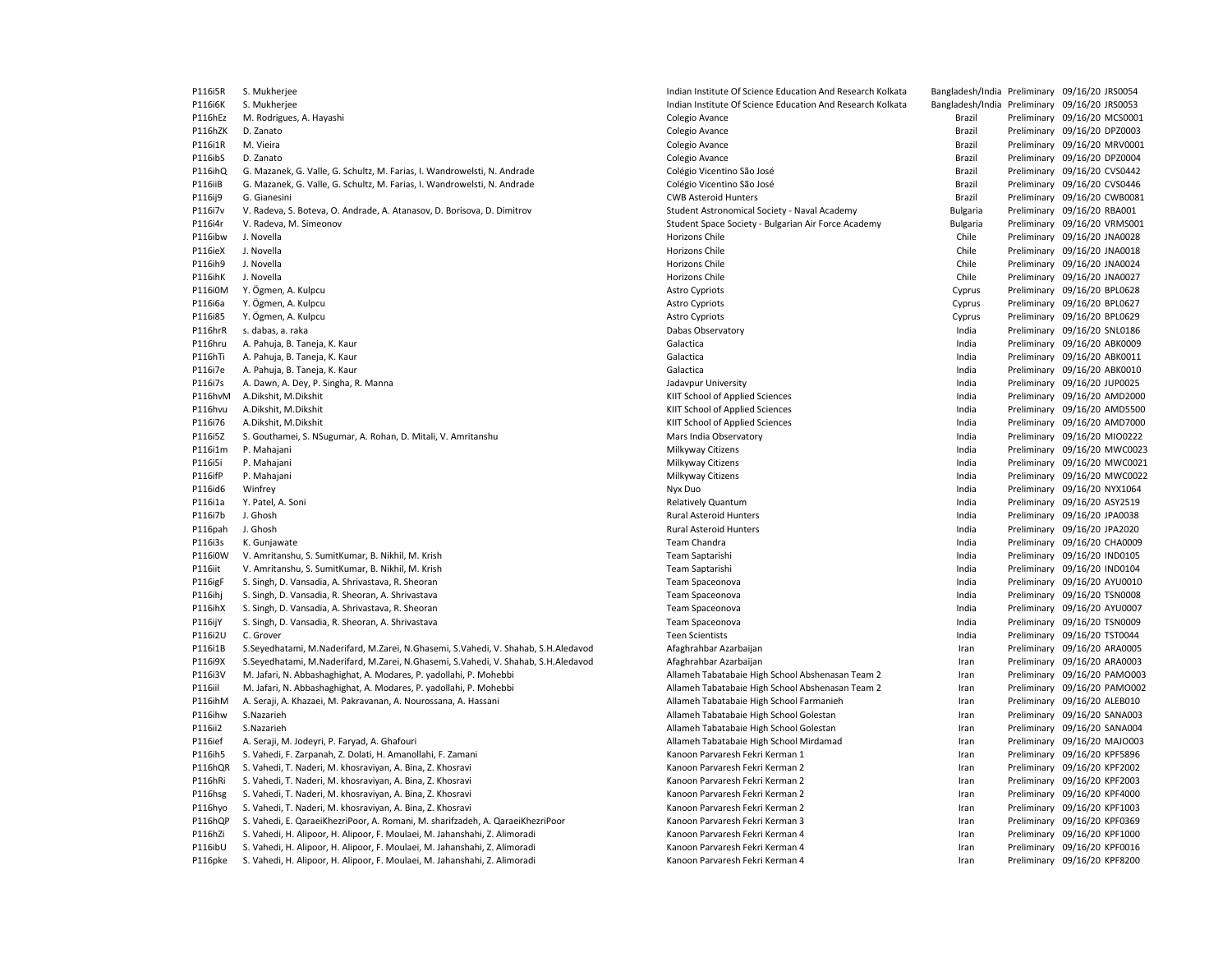| P116iiO            | A. Shahdadi, M. Askarzade, M. Kamkar                                                                                                                                         | Noavaran Nojum Karmania                                    | Iran                 | Preliminary 09/16/20 NNK1142                               |
|--------------------|------------------------------------------------------------------------------------------------------------------------------------------------------------------------------|------------------------------------------------------------|----------------------|------------------------------------------------------------|
| P116i7a            | M. Alizadeh, A. Jahani, B. Khalaj                                                                                                                                            | Pleiades                                                   | Iran                 | Preliminary 09/16/20 PAB0004                               |
| P116igL            | M. Alizadeh, A. Jahani, B. Khalaj                                                                                                                                            | Pleiades                                                   | Iran                 | Preliminary 09/16/20 PAB0005                               |
| P116ikz            | P. Hyseni, H. Griffin                                                                                                                                                        | Imaging Infinity                                           | Kosovo/USA           | Preliminary 09/16/20 AOK0011                               |
| P116hrn            | D. Machichi, R. Aparicio                                                                                                                                                     | Glaretum                                                   | Mexico               | Preliminary 09/16/20 GLA0012                               |
| P116ij1            | D. Machichi, R. Aparicio                                                                                                                                                     | Glaretum                                                   | Mexico               | Preliminary 09/16/20 GLA0013                               |
| P116ihU            | F. Emralino, B. Emralino, F. EmralinoJr                                                                                                                                      | Seven Lakes Citizen Scientists Team                        | Philippines          | Preliminary 09/16/20 SLC0050                               |
| P116ii3            | F. Emralino, B. Emralino, F. EmralinoJr                                                                                                                                      | Seven Lakes Citizen Scientists Team                        | Philippines          | Preliminary 09/16/20 SLC0051                               |
| P116ij4            | F. Emralino, B. Emralino, F. EmralinoJr                                                                                                                                      | Seven Lakes Citizen Scientists Team                        | Philippines          | Preliminary 09/16/20 SLC0054                               |
| P116ik0            | F. Emralino, B. Emralino, F. EmralinoJr                                                                                                                                      | Seven Lakes Citizen Scientists Team                        | Philippines          | Preliminary 09/16/20 SLC0052                               |
| P116hCW            | A. Dimas                                                                                                                                                                     | <b>IES Cabo Blanco</b>                                     | Spain                | Preliminary 09/16/20 CAB0033                               |
| P116hQC            | A. Dimas                                                                                                                                                                     | <b>IES Cabo Blanco</b>                                     | Spain                | Preliminary 09/16/20 CAB0032                               |
| P116ii7            | M. Garcia, R. Cabrera, E. Rodriguez                                                                                                                                          | Miguel2013                                                 | Spain                | Preliminary 09/16/20 MIG0012                               |
| P116ii9            | M. Garcia, R. Cabrera, E. Rodriguez                                                                                                                                          | Miguel2013                                                 | Spain                | Preliminary 09/16/20 MIG0014                               |
| P116iiL            | M. Garcia, R. Cabrera, E. Rodriguez                                                                                                                                          | Miguel2013                                                 | Spain                | Preliminary 09/16/20 MIG0013                               |
| P116ij6            | M. Garcia, R. Cabrera, E. Rodriguez                                                                                                                                          | Miguel2013                                                 | Spain                | Preliminary 09/16/20 MIG0010                               |
| P116ijf            | M. Garcia, R. Cabrera, E. Rodriguez                                                                                                                                          | Miguel2013                                                 | Spain                | Preliminary 09/16/20 MIG0009                               |
| P116i5x            | T.D.Senarath, S.V.P.Dasunpriya, H.G.J.Dilneth, S.M.Wijesekara, P.Amaranayaka                                                                                                 | RCAS - Team A                                              | Sri Lanka            | Preliminary 09/16/20 RCA0053                               |
| P116i98            | T.D.Senarath, S.V.P.Dasunpriya, H.G.J.Dilneth, S.M.Wijesekara, P.Amaranayaka                                                                                                 | RCAS - Team A                                              | Sri Lanka            | Preliminary 09/16/20 RCA0055                               |
| P116i31            | s. hesrara, a. gunarathnna, u. senevirathna, r. kaluarachchi                                                                                                                 | RCAS - Team C                                              | Sri Lanka            | Preliminary 09/16/20 RCC0045                               |
| P116iaa            | s. hesrara, a. gunarathnna, u. senevirathna, r. kaluarachchi                                                                                                                 | RCAS - Team C                                              | Sri Lanka            | Preliminary 09/16/20 RCC0054                               |
| P116ik7            | s. hesrara, a. gunarathnna, u. senevirathna, r. kaluarachchi                                                                                                                 | RCAS - Team C                                              | Sri Lanka            | Preliminary 09/16/20 RCC0049                               |
| P116iaF            | W.Silva, R.Weerasekara, S.Nimtharu, A. Senyuru                                                                                                                               | RCAS - Team D                                              | Sri Lanka            | Preliminary 09/16/20 RCD0038                               |
| P116ihz            | T. Neranjana, U. Sakuntha, C. Viduranga                                                                                                                                      | Scorpion                                                   | Sri Lanka            | Preliminary 09/16/20 SCP0026                               |
| P116igJ            | A.A.M.Deshappriya                                                                                                                                                            | <b>Team Osiris</b>                                         | Sri Lanka            | Preliminary 09/16/20 OSR0002                               |
| P116ih8            | A.A.M.Deshappriya                                                                                                                                                            | <b>Team Osiris</b>                                         | Sri Lanka            | Preliminary 09/16/20 OSR0023                               |
| P116hrz            | S. Kocer, E. Kocer, M. Kocer                                                                                                                                                 | <b>KOCER</b>                                               | Turkey               | Preliminary 09/16/20 SEM0073                               |
| P116i4z            | S. Kocer, E. Kocer, M. Kocer                                                                                                                                                 | <b>KOCER</b>                                               | Turkey               | Preliminary 09/16/20 SEM0070                               |
| P116i7o            | D. Crowson, J. Philpot                                                                                                                                                       | Space Rock Hounds                                          | <b>USA</b>           | Preliminary 09/16/20 SRH0506                               |
| P116igt            | D. Crowson, J. Philpot                                                                                                                                                       | Space Rock Hounds                                          | <b>USA</b>           | Preliminary 09/16/20 SRH0502                               |
|                    |                                                                                                                                                                              |                                                            |                      |                                                            |
|                    |                                                                                                                                                                              |                                                            |                      |                                                            |
| P116s12            | H.Akter, E. Ovi                                                                                                                                                              | Goldilocks                                                 | Bangladesh           | Preliminary 09/17/20 EUO5026                               |
| P116sez            | <b>B.</b> Mondal                                                                                                                                                             | Goldilocks                                                 | Bangladesh           | Preliminary 09/17/20 LMC021                                |
| P116s6r            | S. Hossain                                                                                                                                                                   | PrometheusBD                                               | Bangladesh           | Preliminary 09/17/20 PBD1748                               |
| P116sgo            | S. Hossain                                                                                                                                                                   | PrometheusBD                                               | Bangladesh           | Preliminary 09/17/20 PBD1589                               |
| P116siH            | S. Hossain                                                                                                                                                                   | PrometheusBD                                               | Bangladesh           | Preliminary 09/17/20 PBD1243                               |
| P116slz            | J. Panda                                                                                                                                                                     | Indian Institute Of Science Education And Research Kolkata |                      | Bangladesh/India Preliminary 09/17/20 JRS0003              |
| P116sql            | S. Mukherjee                                                                                                                                                                 | Indian Institute Of Science Education And Research Kolkata |                      | Bangladesh/India Preliminary 09/17/20 JRS0055              |
| P116sea            | G. Mazanek, G. Valle, G. Schultz, M. Farias, I. Wandrowelsti                                                                                                                 | Colégio Vicentino São José                                 | Brazil               | Preliminary 09/17/20 CVS0439                               |
| P116sfc            | G. Mazanek, G. Valle, G. Schultz, M. Farias, I. Wandrowelsti                                                                                                                 | Colégio Vicentino São José                                 | Brazil               | Preliminary 09/17/20 CVS0440                               |
| P116sWc            | G. Mazanek, G. Valle, G. Schultz, M. Farias, I. Wandrowelsti                                                                                                                 | Colégio Vicentino São José                                 | Brazil               | Preliminary 09/17/20 CVS0435                               |
| P116yyp            | D. Delfrate, P. Waldera                                                                                                                                                      | <b>CWB Asteroid Hunters</b>                                | Brazil               | Preliminary 09/17/20 CWB0079                               |
| P116s7Z            | F. Pires                                                                                                                                                                     | GA3AsteroidSearchProject                                   | Brazil               | Preliminary 09/17/20 GAT0026                               |
| P116seC            | F. Pires                                                                                                                                                                     | GA3AsteroidSearchProject                                   | Brazil               | Preliminary 09/17/20 GAT0028                               |
| P116sjT            | F. Pires                                                                                                                                                                     | GA3AsteroidSearchProject                                   | Brazil               | Preliminary 09/17/20 GAT0024                               |
| P116soG            | F. Pires                                                                                                                                                                     | GA3AsteroidSearchProject                                   | Brazil               | Preliminary 09/17/20 GAT0022                               |
| P116s2Y            | V. Radeva, S. Boteva, O. Andrade, A. Atanasov, D. Borisova, D. Dimitrov                                                                                                      | Student Astronomical Society - Naval Academy               | <b>Bulgaria</b>      | Preliminary 09/17/20 RBAA001                               |
| P116s8f            | V. Radeva, M. Simeonov                                                                                                                                                       | Student Space Society - Bulgarian Air Force Academy        | <b>Bulgaria</b>      | Preliminary 09/17/20 VRSM001                               |
| P116skP            | V. Radeva, M. Simeonov                                                                                                                                                       | Student Space Society - Bulgarian Air Force Academy        | <b>Bulgaria</b>      | Preliminary 09/17/20 VRSM001                               |
| P116smK            | V. Radeva, M. Simeonov                                                                                                                                                       | Student Space Society - Bulgarian Air Force Academy        | <b>Bulgaria</b>      | Preliminary 09/17/20 VRSM001                               |
| P116soB            | V. Radeva, M. Simeonov                                                                                                                                                       | Student Space Society - Bulgarian Air Force Academy        | <b>Bulgaria</b>      | Preliminary 09/17/20 VRSM001                               |
| P116sf3            | V. Radeva, S. Boteva, O. Andrade, A. Atanasov                                                                                                                                | Student Space Society - Naval Academy                      | <b>Bulgaria</b>      | Preliminary 09/17/20 RBA001                                |
| P116si4            | V. Radeva, S. Boteva, O. Andrade, A. Atanasov                                                                                                                                | Student Space Society - Naval Academy                      | <b>Bulgaria</b>      | Preliminary 09/17/20 RBA001                                |
| P116s6o            | J. Novella                                                                                                                                                                   | Horizons Chile                                             | Chile                | Preliminary 09/17/20 JNA0029                               |
| P116s7V            | J. Novella                                                                                                                                                                   | Horizons Chile                                             | Chile                | Preliminary 09/17/20 JNA0030                               |
| P116rVx            | L. Flor-Torres, C. Delgado-Correal, J. Uchima-Tamayo, M. Gámez-López, M. Peña-Rosero                                                                                         | GAAM                                                       | Colombia             | Preliminary 09/17/20 GAM020                                |
| P116sdP<br>P116sgE | L. Flor-Torres, C. Delgado-Correal, J. Uchima-Tamayo, M. Gámez-López, M. Peña-Rosero<br>L. Flor-Torres, C. Delgado-Correal, J. Uchima-Tamayo, M. Gámez-López, M. Peña-Rosero | GAAM<br>GAAM                                               | Colombia<br>Colombia | Preliminary 09/17/20 GAM011<br>Preliminary 09/17/20 GAM018 |
|                    |                                                                                                                                                                              |                                                            |                      |                                                            |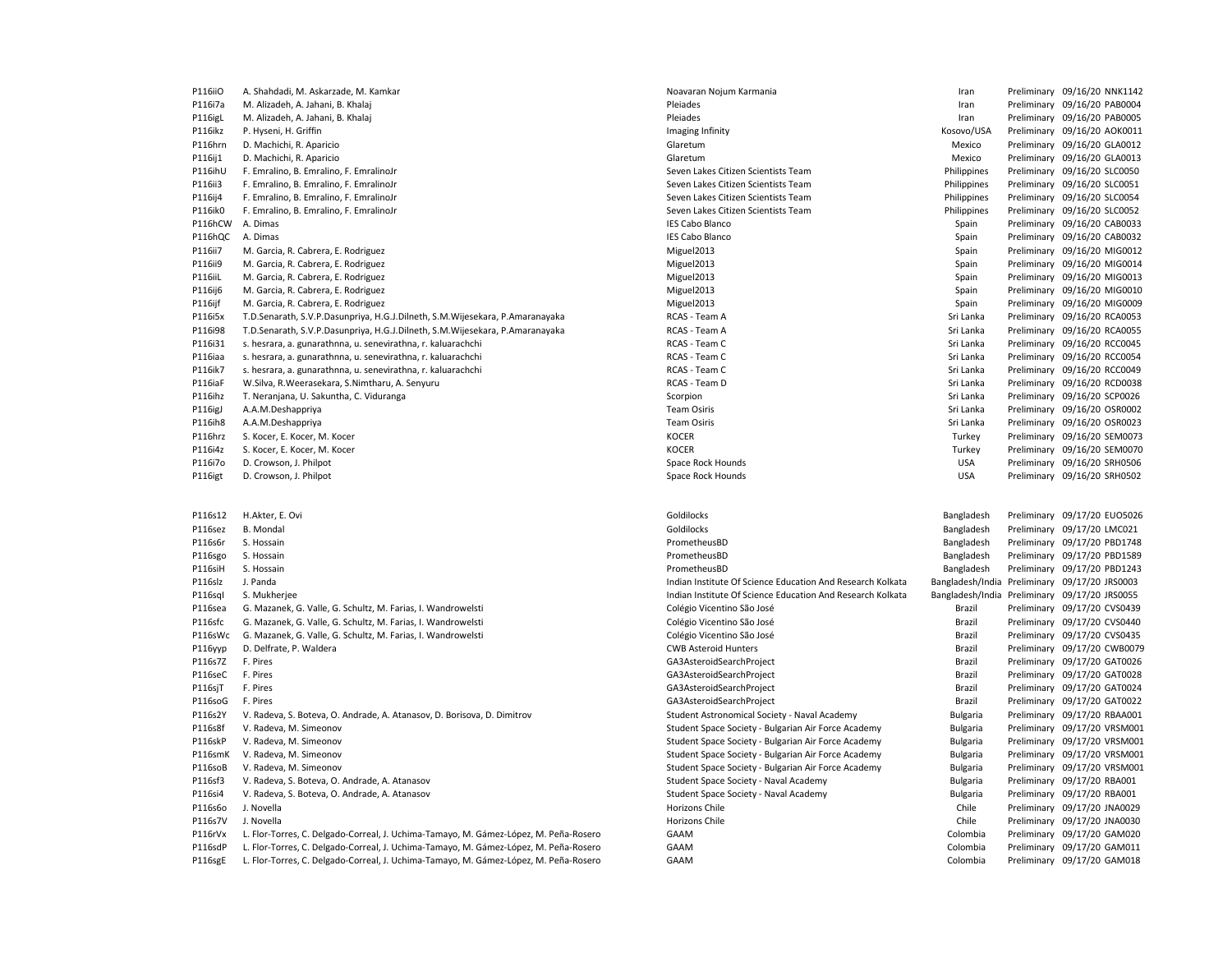| P116s3b        | S. Trivedi, Z. Thaker, R. Christian, S. Macwan, Z. Moriswala, S. Pillai, K. Zaveri | Astronomica                              | India | Preliminary 09/17/20 AST007  |
|----------------|------------------------------------------------------------------------------------|------------------------------------------|-------|------------------------------|
| P116sdT        | S.Chaki, K.Vats, R. Jain                                                           | Astrophiles                              | India | Preliminary 09/17/20 KRS3000 |
| P116s2U        | s. dabas, a. raka                                                                  | Dabas Observatory                        | India | Preliminary 09/17/20 SNL0192 |
| P116sks        | s. dabas, a. raka                                                                  | Dabas Observatory                        | India | Preliminary 09/17/20 SNL0188 |
| P116sjd        | A. Pahuja, B. Taneja, K. Kaur                                                      | Galactica                                | India | Preliminary 09/17/20 ABK0015 |
| P116s4n        | A. Dawn, A. Dey, P. Singha, R. Manna                                               | Jadavpur University                      | India | Preliminary 09/17/20 JUP0020 |
| P116s71        | A. Dawn, A. Dey, P. Singha, R. Manna                                               | Jadavpur University                      | India | Preliminary 09/17/20 JUP0014 |
| P116sip        | A. Dawn, A. Dey, P. Singha, R. Manna                                               | Jadavpur University                      | India | Preliminary 09/17/20 JUP0016 |
| P116smt        | A. Dawn, A. Dey, P. Singha, R. Manna                                               | Jadavpur University                      | India | Preliminary 09/17/20 JUP0013 |
| P116seb        | S. Mustafa, R. Sydeek, M. Ansari                                                   | Jamia-Loyola Team                        | India | Preliminary 09/17/20 JLT0013 |
| <b>P116sgY</b> | S. Mustafa, R. Sydeek, M. Ansari                                                   | Jamia-Loyola Team                        | India | Preliminary 09/17/20 JLT0017 |
| P116sl1        | S. Mustafa, R. Sydeek, M. Ansari                                                   | Jamia-Loyola Team                        | India | Preliminary 09/17/20 JLT0016 |
| P116yzN        | S. Mustafa, R. Sydeek, M. Ansari                                                   | Jamia-Loyola Team                        | India | Preliminary 09/17/20 JLT0013 |
| P116yzO        | S. Mustafa, R. Sydeek, M. Ansari                                                   | Jamia-Loyola Team                        | India | Preliminary 09/17/20 JLT0014 |
|                |                                                                                    | Kalam Centre                             | India |                              |
| P116s3T        | S. Singh, V. Ranjan, P. Sethia                                                     |                                          |       | Preliminary 09/17/20 VIS0000 |
| P116r21        | A.Dikshit, M.Dikshit                                                               | KIIT School of Applied Sciences          | India | Preliminary 09/17/20 AMD0770 |
| P116r9G        | A.Dikshit, M.Dikshit                                                               | KIIT School of Applied Sciences          | India | Preliminary 09/17/20 AMD0150 |
| P116rK6        | A.Dikshit, M.Dikshit                                                               | KIIT School of Applied Sciences          | India | Preliminary 09/17/20 AMD0110 |
| P116s85        | A.Dikshit, M.Dikshit                                                               | KIIT School of Applied Sciences          | India | Preliminary 09/17/20 AMD0180 |
| P116seD        | A.Dikshit, M.Dikshit                                                               | KIIT School of Applied Sciences          | India | Preliminary 09/17/20 AMD0003 |
| P116sgy        | A.Dikshit, M.Dikshit                                                               | KIIT School of Applied Sciences          | India | Preliminary 09/17/20 AMD0190 |
| P116s4o        | S. Gouthamei, S. NSugumar, A. Rohan, D. Mitali, V. Amritanshu                      | Mars India Observatory                   | India | Preliminary 09/17/20 MIO0230 |
| P116s6K        | S. Gouthamei, S. NSugumar, A. Rohan, D. Mitali, V. Amritanshu                      | Mars India Observatory                   | India | Preliminary 09/17/20 MIO0229 |
| P116s8p        | S. Gouthamei, S. NSugumar, A. Rohan, D. Mitali, V. Amritanshu                      | Mars India Observatory                   | India | Preliminary 09/17/20 MIO0228 |
| P116sgb        | S. Gouthamei, S. NSugumar, A. Rohan, D. Mitali, V. Amritanshu                      | Mars India Observatory                   | India | Preliminary 09/17/20 MIO0231 |
| P116sgJ        | P. Mahajani                                                                        | Milkyway Citizens                        | India | Preliminary 09/17/20 MWC0024 |
| P116sbN        | Winfrey                                                                            | Nyx Duo                                  | India | Preliminary 09/17/20 NYX1035 |
| P116sfL        | Winfrey                                                                            | Nyx Duo                                  | India | Preliminary 09/17/20 NYX1083 |
| P116sWt        | Winfrey                                                                            | Nyx Duo                                  | India | Preliminary 09/17/20 NYX1082 |
| P116sWv        | Winfrey                                                                            | Nyx Duo                                  | India | Preliminary 09/17/20 NYX1032 |
| P116s0B        | J. Ghosh                                                                           | <b>Rural Asteroid Hunters</b>            | India | Preliminary 09/17/20 JPA0023 |
| P116s1N        | J. Ghosh                                                                           | <b>Rural Asteroid Hunters</b>            | India | Preliminary 09/17/20 JPA2018 |
| P116sfH        | J. Ghosh                                                                           | <b>Rural Asteroid Hunters</b>            | India | Preliminary 09/17/20 JPA0032 |
| P116shl        | J. Ghosh                                                                           | <b>Rural Asteroid Hunters</b>            | India | Preliminary 09/17/20 JPA0031 |
| P116siD        | J. Ghosh                                                                           | <b>Rural Asteroid Hunters</b>            | India | Preliminary 09/17/20 JPA0036 |
| P116sl0        | J. Ghosh                                                                           | <b>Rural Asteroid Hunters</b>            | India | Preliminary 09/17/20 JPA0022 |
| P116sl6        | J. Ghosh                                                                           | <b>Rural Asteroid Hunters</b>            | India | Preliminary 09/17/20 JPA0035 |
| P116slB        | J. Ghosh                                                                           | <b>Rural Asteroid Hunters</b>            | India | Preliminary 09/17/20 JPA0037 |
| P116slV        | J. Ghosh                                                                           | Rural Asteroid Hunters                   | India | Preliminary 09/17/20 JPA0021 |
| P116sgw        | V. Amritanshu, S. SumitKumar, B. Nikhil, M. Krish                                  | Team Saptarishi                          | India | Preliminary 09/17/20 IND0101 |
| P116sjD        | V. Amritanshu, S. SumitKumar, B. Nikhil, M. Krish                                  | <b>Team Saptarishi</b>                   | India | Preliminary 09/17/20 IND0102 |
| P116yyO        | V. Amritanshu, S. SumitKumar, B. Nikhil, M. Krish                                  | Team Saptarishi                          | India | Preliminary 09/17/20 IND0109 |
| P116ruD        | S.Seyedhatami, M.Naderifard, M.Zarei, N.Ghasemi, S.Vahedi, V. Shahab, S.H.Aledavod | Afaghrahbar Azarbaijan                   | Iran  | Preliminary 09/17/20 ARA6565 |
| P116rwP        | S.Seyedhatami, M.Naderifard, M.Zarei, N.Ghasemi, S.Vahedi, V. Shahab, S.H.Aledavod | Afaghrahbar Azarbaijan                   | Iran  | Preliminary 09/17/20 ARA9696 |
| P116sfl        | S.Seyedhatami, M.Naderifard, M.Zarei, N.Ghasemi, S.Vahedi, V. Shahab, S.H.Aledavod | Afaghrahbar Azarbaijan                   | Iran  | Preliminary 09/17/20 ARA0002 |
| P116soc        | S.Seyedhatami, M.Naderifard, M.Zarei, N.Ghasemi, S.Vahedi, V. Shahab, S.H.Aledavod | Afaghrahbar Azarbaijan                   | Iran  | Preliminary 09/17/20 ARA1999 |
| P116s1b        | A. Seraji, A. Khazaei, M. Pakravanan, A. Nourossana, A. Hassani                    | Allameh Tabatabaie High School Farmanieh | Iran  | Preliminary 09/17/20 ALEB012 |
| P116smG        | A. Seraji, A. Khazaei, M. Pakravanan, A. Nourossana, A. Hassani                    | Allameh Tabatabaie High School Farmanieh | Iran  | Preliminary 09/17/20 ALEB013 |
| P116rlJ        |                                                                                    | Allameh Tabatabaie High School Mirdamad  |       | Preliminary 09/17/20 ALEB021 |
|                | A. Seraji, M. Jodeyri, P. Faryad, A. Ghafouri                                      |                                          | Iran  |                              |
| P116s2P        | A. Seraji, M. Jodeyri, P. Faryad, A. Ghafouri                                      | Allameh Tabatabaie High School Mirdamad  | Iran  | Preliminary 09/17/20 ALEB020 |
| P116rkk        | A. Seraji, M. Dana, A. Shafieyan, J. Amani                                         | Allameh Tabatabaie High School Pasdaran  | Iran  | Preliminary 09/17/20 ALEB022 |
| P116s6P        | A. Seraji, M. Dana, A. Shafieyan, J. Amani                                         | Allameh Tabatabaie High School Pasdaran  | Iran  | Preliminary 09/17/20 MADA001 |
| P116rxr        | S. Vahedi, F. Zarpanah, Z. Dolati, H. Amanollahi, F. Zamani                        | Kanoon Parvaresh Fekri Kerman 1          | Iran  | Preliminary 09/17/20 KPF2354 |
| P116skM        | S. Vahedi, F. Zarpanah, Z. Dolati, H. Amanollahi, F. Zamani                        | Kanoon Parvaresh Fekri Kerman 1          | Iran  | Preliminary 09/17/20 KPF4526 |
| P116rKL        | S. Vahedi, T. Naderi, M. khosraviyan, A. Bina, Z. Khosravi                         | Kanoon Parvaresh Fekri Kerman 2          | Iran  | Preliminary 09/17/20 KPF8001 |
| P116rPL        | S. Vahedi, T. Naderi, M. khosraviyan, A. Bina, Z. Khosravi                         | Kanoon Parvaresh Fekri Kerman 2          | Iran  | Preliminary 09/17/20 KPF9000 |
| P116soX        | S. Vahedi, T. Naderi, M. khosraviyan, A. Bina, Z. Khosravi                         | Kanoon Parvaresh Fekri Kerman 2          | Iran  | Preliminary 09/17/20 KPF7001 |
| P116src        | S. Vahedi, T. Naderi, M. khosraviyan, A. Bina, Z. Khosravi                         | Kanoon Parvaresh Fekri Kerman 2          | Iran  | Preliminary 09/17/20 KPF7000 |
| P116sWO        | S. Vahedi, T. Naderi, M. khosraviyan, A. Bina, Z. Khosravi                         | Kanoon Parvaresh Fekri Kerman 2          | Iran  | Preliminary 09/17/20 KPF8000 |

| <b>ASU UNUNNICA</b>                      | iliuld | Premiunary  | $09/17/20$ AST007            |
|------------------------------------------|--------|-------------|------------------------------|
| Astrophiles                              | India  |             | Preliminary 09/17/20 KRS3000 |
| Dabas Observatory                        | India  | Preliminary | 09/17/20 SNL0192             |
| Dabas Observatory                        | India  | Preliminary | 09/17/20 SNL0188             |
| Galactica                                | India  |             | Preliminary 09/17/20 ABK0015 |
| Jadavpur University                      | India  |             | Preliminary 09/17/20 JUP0020 |
| Jadavpur University                      | India  |             | Preliminary 09/17/20 JUP0014 |
| Jadavpur University                      | India  |             | Preliminary 09/17/20 JUP0016 |
| Jadavpur University                      | India  |             | Preliminary 09/17/20 JUP0013 |
| Jamia-Loyola Team                        | India  |             | Preliminary 09/17/20 JLT0013 |
| Jamia-Loyola Team                        | India  |             | Preliminary 09/17/20 JLT0017 |
| Jamia-Loyola Team                        | India  |             | Preliminary 09/17/20 JLT0016 |
| Jamia-Loyola Team                        | India  |             | Preliminary 09/17/20 JLT0013 |
| Jamia-Loyola Team                        | India  |             | Preliminary 09/17/20 JLT0014 |
| Kalam Centre                             | India  | Preliminary | 09/17/20 VIS0000             |
| KIIT School of Applied Sciences          | India  |             | Preliminary 09/17/20 AMD0770 |
| KIIT School of Applied Sciences          | India  |             | Preliminary 09/17/20 AMD0150 |
| KIIT School of Applied Sciences          | India  |             | Preliminary 09/17/20 AMD0110 |
| KIIT School of Applied Sciences          | India  |             | Preliminary 09/17/20 AMD0180 |
| KIIT School of Applied Sciences          | India  |             | Preliminary 09/17/20 AMD0003 |
|                                          | India  |             |                              |
| KIIT School of Applied Sciences          |        |             | Preliminary 09/17/20 AMD0190 |
| Mars India Observatory                   | India  |             | Preliminary 09/17/20 MIO0230 |
| Mars India Observatory                   | India  |             | Preliminary 09/17/20 MIO0229 |
| Mars India Observatory                   | India  |             | Preliminary 09/17/20 MIO0228 |
| Mars India Observatory                   | India  |             | Preliminary 09/17/20 MIO0231 |
| Milkyway Citizens                        | India  | Preliminary | 09/17/20 MWC0024             |
| Nyx Duo                                  | India  |             | Preliminary 09/17/20 NYX1035 |
| Nyx Duo                                  | India  |             | Preliminary 09/17/20 NYX1083 |
| Nyx Duo                                  | India  |             | Preliminary 09/17/20 NYX1082 |
| Nyx Duo                                  | India  |             | Preliminary 09/17/20 NYX1032 |
| Rural Asteroid Hunters                   | India  |             | Preliminary 09/17/20 JPA0023 |
| <b>Rural Asteroid Hunters</b>            | India  |             | Preliminary 09/17/20 JPA2018 |
| <b>Rural Asteroid Hunters</b>            | India  |             | Preliminary 09/17/20 JPA0032 |
| Rural Asteroid Hunters                   | India  |             | Preliminary 09/17/20 JPA0031 |
| Rural Asteroid Hunters                   | India  |             | Preliminary 09/17/20 JPA0036 |
| <b>Rural Asteroid Hunters</b>            | India  |             | Preliminary 09/17/20 JPA0022 |
| Rural Asteroid Hunters                   | India  | Preliminary | 09/17/20 JPA0035             |
| Rural Asteroid Hunters                   | India  |             | Preliminary 09/17/20 JPA0037 |
| <b>Rural Asteroid Hunters</b>            | India  |             | Preliminary 09/17/20 JPA0021 |
| Team Saptarishi                          | India  |             | Preliminary 09/17/20 IND0101 |
| Team Saptarishi                          | India  |             | Preliminary 09/17/20 IND0102 |
| Team Saptarishi                          | India  |             | Preliminary 09/17/20 IND0109 |
| Afaghrahbar Azarbaijan                   | Iran   |             | Preliminary 09/17/20 ARA6565 |
| Afaghrahbar Azarbaijan                   | Iran   |             | Preliminary 09/17/20 ARA9696 |
| Afaghrahbar Azarbaijan                   | Iran   |             | Preliminary 09/17/20 ARA0002 |
| Afaghrahbar Azarbaijan                   | Iran   |             | Preliminary 09/17/20 ARA1999 |
| Allameh Tabatabaie High School Farmanieh | Iran   |             | Preliminary 09/17/20 ALEB012 |
| Allameh Tabatabaie High School Farmanieh | Iran   | Preliminary | 09/17/20 ALEB013             |
| Allameh Tabatabaie High School Mirdamad  | Iran   |             | Preliminary 09/17/20 ALEB021 |
| Allameh Tabatabaie High School Mirdamad  | Iran   |             | Preliminary 09/17/20 ALEB020 |
| Allameh Tabatabaie High School Pasdaran  | Iran   |             | Preliminary 09/17/20 ALEB022 |
| Allameh Tabatabaie High School Pasdaran  | Iran   |             | Preliminary 09/17/20 MADA001 |
| Kanoon Parvaresh Fekri Kerman 1          | Iran   |             | Preliminary 09/17/20 KPF2354 |
| Kanoon Parvaresh Fekri Kerman 1          | Iran   |             | Preliminary 09/17/20 KPF4526 |
| Kanoon Parvaresh Fekri Kerman 2          | Iran   | Preliminary | 09/17/20 KPF8001             |
| Kanoon Parvaresh Fekri Kerman 2          | Iran   |             | Preliminary 09/17/20 KPF9000 |
| Kanoon Parvaresh Fekri Kerman 2          | Iran   |             | Preliminary 09/17/20 KPF7001 |
| Kanoon Parvaresh Fekri Kerman 2          | Iran   |             | Preliminary 09/17/20 KPF7000 |
| Kanoon Parvaresh Fekri Kerman 2          | Iran   |             | Preliminary 09/17/20 KPF8000 |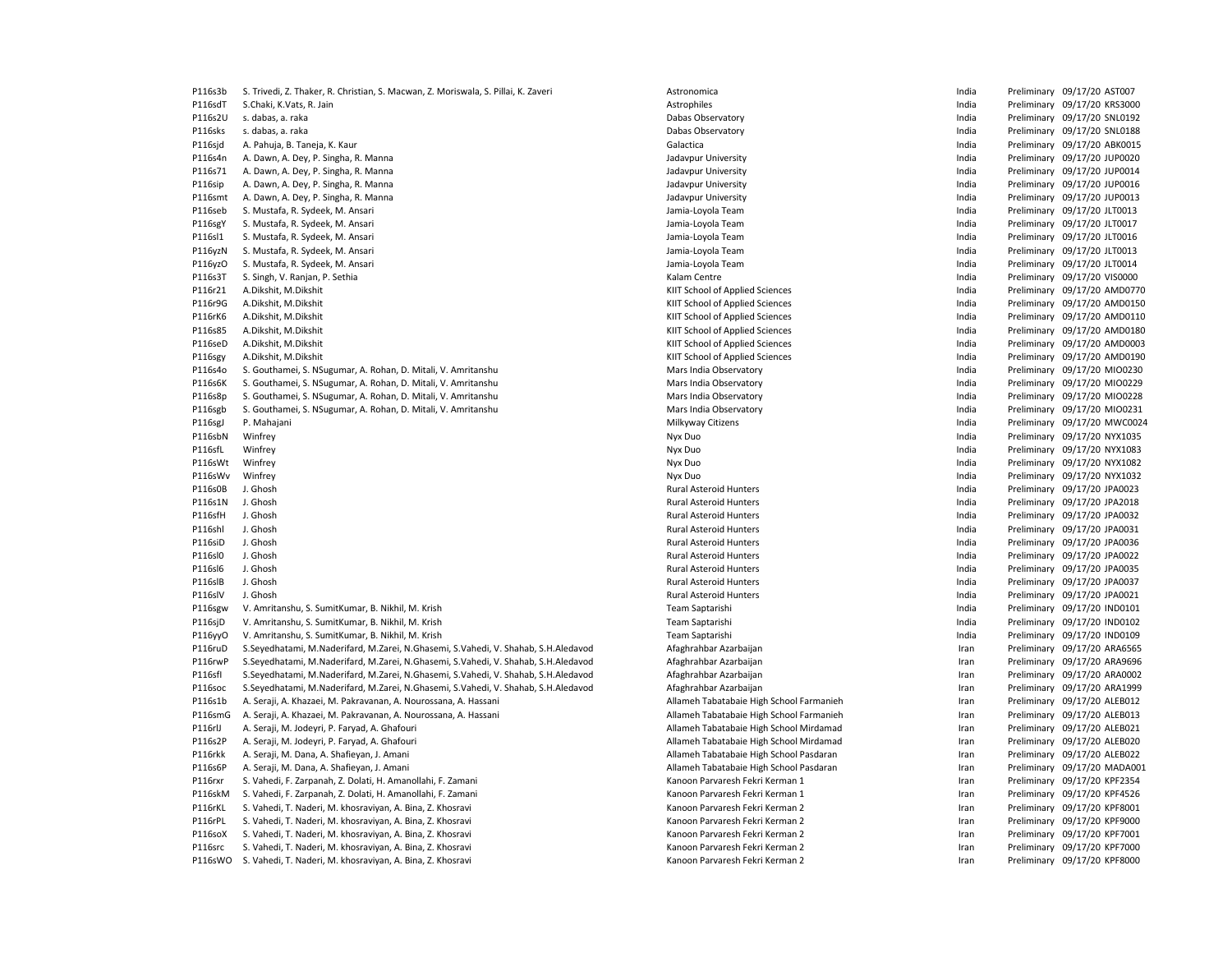P116s9E S. Vahedi, E. QaraeiKhezriPoor, A. Romani, M. sharifzadeh, A. QaraeiKhezriPoor Kanoon Parvaresh Fekri Kerman 3 Iran Preliminary 09/17/20 KPF0294 P116seW S. Vahedi, E. QaraeiKhezriPoor, A. Romani, M. sharifzadeh, A. QaraeiKhezriPoor Kanoon Parvaresh Fekri Kerman 3 Iran Preliminary 09/17/20 KPF0325 P116sri S. Vahedi, E. QaraeiKhezriPoor, A. Romani, M. sharifzadeh, A. QaraeiKhezriPoor Kanoon Parvaresh Fekri Kerman 3 Iran Preliminary 09/17/20 KPF3201 P116rkV S. Vahedi, H. Alipoor, H. Alipoor, F. Moulaei, M. Jahanshahi, Z. Alimoradi **Kanoon Parvaresh Fekri Kerman 4** Iran Preliminary 09/17/20 KPF5760 P116rln S. Vahedi, H. Alipoor, H. Alipoor, F. Moulaei, M. Jahanshahi, Z. Alimoradi **Kanoon Parvaresh Fekri Kerman 4** Iran Preliminary 09/17/20 KPF8806 P116s9u S. Vahedi, H. Alipoor, H. Alipoor, F. Moulaei, M. Jahanshahi, Z. Alimoradi **Kanoon Parvaresh Fekri Kerman 4** Iran Preliminary 09/17/20 KPF6164 P116we4 S. Vahedi, H. Alipoor, H. Alipoor, F. Moulaei, M. Jahanshahi, Z. Alimoradi **N. Jahanshahi, Z. Alimoradi** Kanoon Parvaresh Fekri Kerman 4 Iran Preliminary 09/17/20 KPF8079 P116r6Y A. Shahdadi, M. Askarzade, M. Kamkar Nobel Noavaran Noium Karmania Noium Karmania Novaran Noium Karmania Nobel Noavaran Noium Karmania Nobel Noavaran Noium Karmania Nobel North Noavaran Noium Karmania Nobel North N P116rVz A. Shahdadi, M. Askarzade, M. Kamkar Nobel Noavaran Noium Karmania Noium Karmania Novaran Noium Karmania P116s3n P. Hyseni, H. Griffin **Imaging Infinity** Maging Infinity Maging Infinity Maging Infinity Cosovo/USA Preliminary 09/17/20 AOK0020 P116s4e P. Hyseni, H. Griffin **Imaging Infinity** Imaging Infinity Imaging Infinity Cosovo/USA Preliminary 09/17/20 AOK0022 P116srG P. Hyseni, H. Griffin **Imaging Infinity** Maging Infinity Maging Infinity Maging Infinity Resovo/USA Preliminary 09/17/20 AOK0023 P116sVZ P. Hyseni, H. Griffin **Imaging Infinity** Imaging Infinity Imaging Infinity Costos and Museum Museum Computer School (Museum Museum Museum Museum Museum Museum Museum Museum Museum Museum Museum Museum Museum Museum P116s6J F. Emralino, B. Emralino, F. EmralinoJr Seven Lakes Citizen Scientists Team Philippines Preliminary 09/17/20 SLC0056 P116seT F. Emralino, B. Emralino, F. EmralinoJr Seven Lakes Citizen Scientists Team Philippines Preliminary 09/17/20 SLC0058 P116snc F. Emralino, B. Emralino, F. EmralinoJr Seven Lakes Citizen Scientists Team Philippines Preliminary 09/17/20 SLC0070 P116r13 A. Dimas **IES Cabo Blanco IES Cabo Blanco IES Cabo Blanco** Spain Preliminary 09/17/20 CAB0030 P116spM A. Dimas **IES Cabo Blanco** IES Cabo Blanco **IES Cabo Blanco Spain Spain Preliminary 09/17/20 CAB0029** P116rkK M. Garcia, R. Cabrera, E. Rodriguez Spain Spain Religions, R. Cabrera, E. Rodriguez Spain Preliminary 09/17/20 MIG0016 P116sln M. Garcia, R. Cabrera, E. Rodriguez Spain Spain Preliminary 09/17/20 MIG0015 P116s2i T.D.Senarath, S.V.P.Dasunpriya, H.G.J.Dilneth, S.M.Wijesekara, P.Amaranayaka RCAS - Team A Sri Lanka Ream A Sri Lanka Preliminary 09/17/20 RCA0041 P116s2I T.D.Senarath, S.V.P.Dasunpriya, H.G.J.Dilneth, S.M.Wijesekara, P.Amaranayaka RCAS - Team A Sri Lanka Reliminary 09/17/20 RCA0044 P116scS T.D.Senarath, S.V.P.Dasunpriya, H.G.J.Dilneth, S.M.Wijesekara, P.Amaranayaka RCAS - Team A Sri Lanka Ream A Sri Lanka Preliminary 09/17/20 RCA0043 P116soi T.D.Senarath, S.V.P.Dasunpriya, H.G.J.Dilneth, S.M.Wijesekara, P.Amaranayaka RCAS - Team A RCAS - Team A Sri Lanka Preliminary 09/17/20 RCA0046 P116s44 K. Vidyananda, A. Jayawardana, R. Hettiwatte, S. Wickramasinghe RCAS - Team B RCAS - Team B Sri Lanka Preliminary 09/17/20 RCB0008 P116s9y K. Vidyananda, A. Jayawardana, R. Hettiwatte, S. Wickramasinghe RCAS - Team B Sri Lanka Preliminary 09/17/20 RCB0011 P116sjK K. Vidyananda, A. Jayawardana, R. Hettiwatte, S. Wickramasinghe Sri Lanka Preliminary 09/17/20 RCB0010 P116sl2 K. Vidyananda, A. Jayawardana, R. Hettiwatte, S. Wickramasinghe RCAS - Team B RCAS - Team B Sri Lanka Preliminary 09/17/20 RCB0009 P116s3p s. hesrara, a. gunarathnna, u. senevirathna, r. kaluarachchi Chi RCAS - Team C Sri Lanka Preliminary 09/17/20 RCC0060 P116sjW W.Silva, R.Weerasekara, S.Nimtharu, A. Senyuru **Ream Ream State and State Act and State Act and State Act and State Act and State Act and State Act and State Act and State Act and State Act and State Act and State** P116s6p v. Livanaarchchi, i. weerakkody, B. Anthony, k. senaasekara, J. Nelunika RCAS - Team E RCAS - Team E Sri Lanka Preliminary 09/17/20 RCE0007 P116sk8 v. Liyanaarchchi, j. weerakkody, B. Anthony, k. senaasekara, J. Nelunika RCAS - Team E Sri Lanka Researchchi, j. weerakkody, B. Anthony, k. senaasekara, J. Nelunika RCAS - Team E Sri Lanka Preliminary 09/17/20 RCE0 P116slF v. Liyanaarchchi, j. weerakkody, B. Anthony, k. senaasekara, J. Nelunika RCAS - Team E RCAS - Team E Sri Lanka Regiminary 09/17/20 RCE0004 P116smw v. Liyanaarchchi, j. weerakkody, B. Anthony, k. senaasekara, J. Nelunika RCAS - Team E Sri Lanka RCAS - Team E Sri Lanka Preliminary 09/17/20 RCE0005 P116s5P T. Neranjana, U. Sakuntha, C. Viduranga Scorpion Scorpion Scorpion Scorpion Scorpion Sri Lanka Preliminary 09/17/20 SCP0018 P116s75 T. Neranjana, U. Sakuntha, C. Viduranga Scorpion Scorpion Scorpion Scorpion Sri Lanka Preliminary 09/17/20 SCP0016 P116siV T. Neranjana, U. Sakuntha, C. Viduranga Scorpion Scorpion Scorpion Scorpion Sri Lanka Preliminary 09/17/20 SCP0017 P116snj T. Neranjana, U. Sakuntha, C. Viduranga Scorpion Scorpion Scorpion Scorpion Scorpion Sri Lanka Preliminary 09/17/20 SCP0020 P116soo T. Neranjana, U. Sakuntha, C. Viduranga Scorpion Scorpion Scorpion Scorpion Scorpion Sri Lanka Preliminary 09/17/20 SCP0019 P116slH K.S.Kaveendya, B.V.A.Chathuranga, P.K.P.P.Thilakarathna, M.K.R.Chathuranga, T.Thilukkshan Team Helix Sri Lanka Sri Lanka Preliminary 09/17/20 HEL2018 P116rK8 A.A.M.Deshappriya Team Osiris Sri Lanka Preliminary 09/17/20 OSR0093 P116sfR A.A.M.Deshappriya Team Osiris Sri Lanka Preliminary 09/17/20 OSR0091 P116sgj A.A.M.Deshappriya Team Osiris Sri Lanka Preliminary 09/17/20 OSR0090 P116yIb A.A.M.Deshappriya Team Osiris Sri Lanka Preliminary 09/17/20 OSR0094 P116spR J. Carter, C. Fleming examples and the control of the Carter Lifelong Learning Institute and the USA Preliminary 09/17/20 OLI0024 P116rUQ V. Grossi, B. Young, M. Hotka **Route A. M. Hotka Route 66 Rocks** Route 66 Rocks **Preliminary 09/17/20 BY929C** P116s30 V. Grossi, B. Young, M. Hotka November 2012 of the State of Matter of Matter of Matter of Matter of Matter of Matter of Matter of Matter of Matter of Matter of Matter of Matter of Matter of Matter of Matter of Matt P116s8G V. Grossi, B. Young, M. Hotka **Route A. M. Hotka Route 66 Route 66 Route 66 Rocks** Preliminary 09/17/20 BY929A P116sed D. Crowson, J. Philpot Space Rock Hounds Space Rock Hounds Space Rock Hounds USA Preliminary 09/17/20 SRH0511 P116sjG D. Crowson, J. Philpot Change Space Rock Hounds Space Rock Hounds Space Rock Hounds Space Rock Hounds Space Rock Hounds Space Rock Hounds Space Rock Hounds Space Rock Hounds Space Rock Hounds Space Rock Hounds Spac P116sjs D. Crowson, J. Philpot Charles Space Rock Hounds Space Rock Hounds Space Rock Hounds Space Rock Hounds Space Rock Hounds Space Rock Hounds Space Rock Hounds Space Rock Hounds DSA Preliminary 09/17/20 SRH0510 P116skp D. Crowson, J. Philpot Channel Space Rock Hounds Space Rock Hounds Space Rock Hounds Space Rock Hounds Space Rock Hounds Space Rock Hounds Space Rock Hounds Space Rock Hounds DSA Preliminary 09/17/20 SRH0509 P116skV D. Crowson, J. Philpot Channel Space Rock Hounds Space Rock Hounds Space Rock Hounds Space Rock Hounds Space Rock Hounds Space Rock Hounds Space Rock Hounds Space Rock Hounds DSA Preliminary 09/17/20 SRH0508 P116Vhm S. Hossain PrometheusBD Bangladesh Preliminary 09/23/20 PBD2136 P116V5p K. Lima Colegio Avance Brazil Preliminary 09/23/20 KEH0002

P116VpO K. Lima Colegio Avance Brazil Preliminary 09/23/20 KEH0001 P116WAM K. Lima Colegio Avance Brazil Preliminary 09/23/20 KEH0001